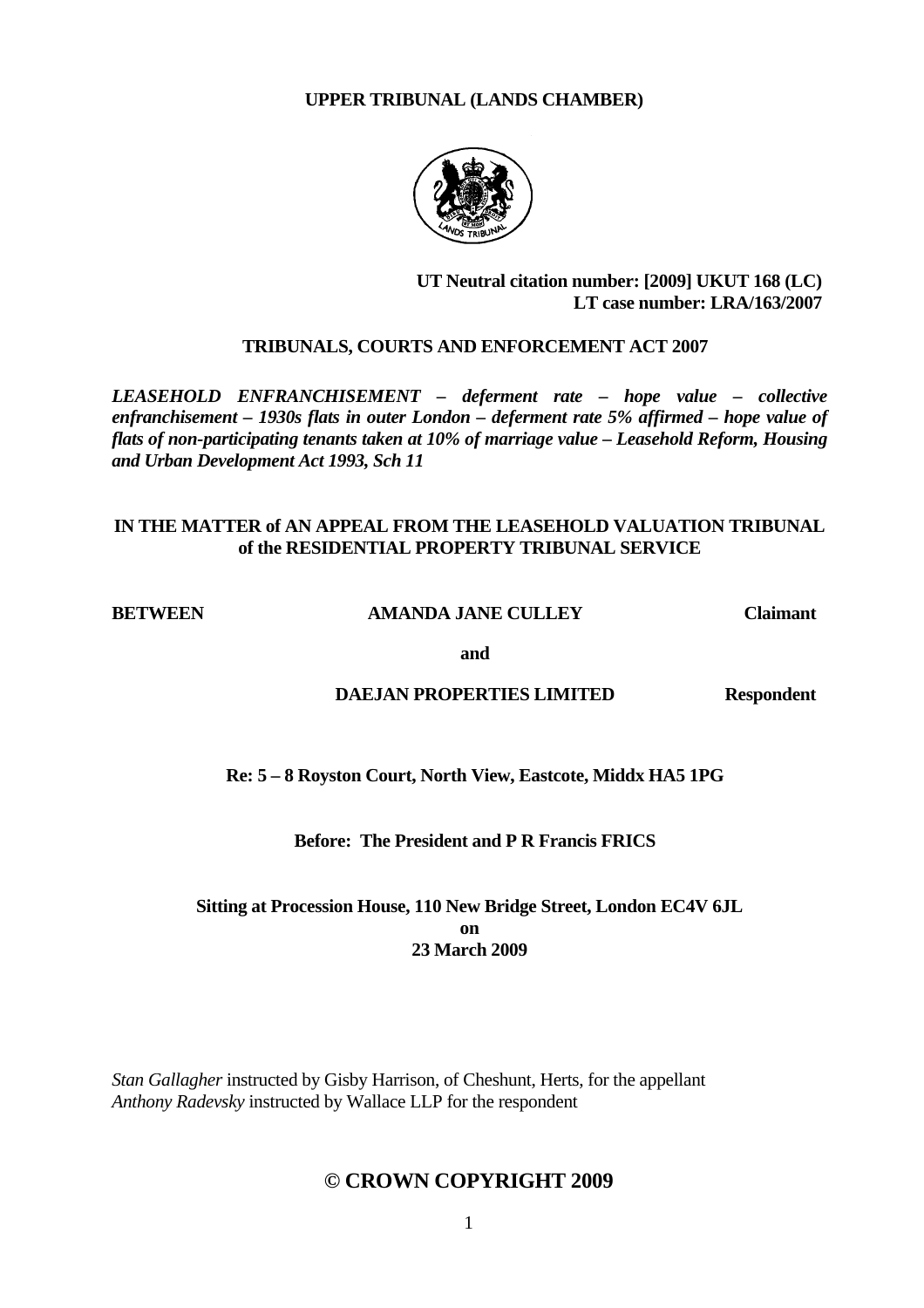The following cases are referred to in this decision:

*Cadogan v Sportelli* [2006] RVR 382 (LT); [2008] 2 All ER 220 (CA); [2009] 2 WLR 12 (HL) *Hildron Finance Ltd v Greenhill Hampstead Ltd* [2008] EGLR 179 *Daejan Investments Ltd v The Holt (Freehold) Ltd* LRA/113/2006, 2 May 2008 *Haresign v St John's College, Oxford* (1980) 255 EG 711 *Farr v Millersons Investments Ltd* (1971) 22 P & CR 1055 *Windsor Life Assurance Co Ltd v Austin* [1996] 2 EGLR 169 *Marlodge (Monnow) Ltd's Appeal* (LRA/28/2002) *Nicholson's Appeal* LRA/29/2006, 8 January 2007 *Eyre Estate (Trustees') Appeal* LRA/145/2006, 16 February 2006 *Ulterra Ltd v Glenbarr (RTE) Company Ltd* LRA/149/2006, 17 November 2007 *Daejan Investments Ltd v The Holt (Freehold) Ltd* LRA/133/2006, 2 May 2008 *Lippe Cik v Chavda* LRA/111/2007, 7 August 2008 *Becker Properties v Garden Court NW8 Property Company Limited* [1998] 1 EGLR 121 *Maryland Estates v Campana Court Limited* LRA/21/2000, 10 April 2001 *Shulem B Association Limited's Appeal* [2001 1 EGLR 105 *Blendcrown Limited v The Church Commissioners for England* [2004] 1 EGLR 143 *Tyndale & Others v Kingsgarn Limited* LRA/1/2002, 17 July 2002 *Arbib v Earl Cadogan* [2005] 3 EGLR 139 *Gesso Properties (BVI) Ltd v SCMLLA Ltd* LRA/13/2003, 1 March 2004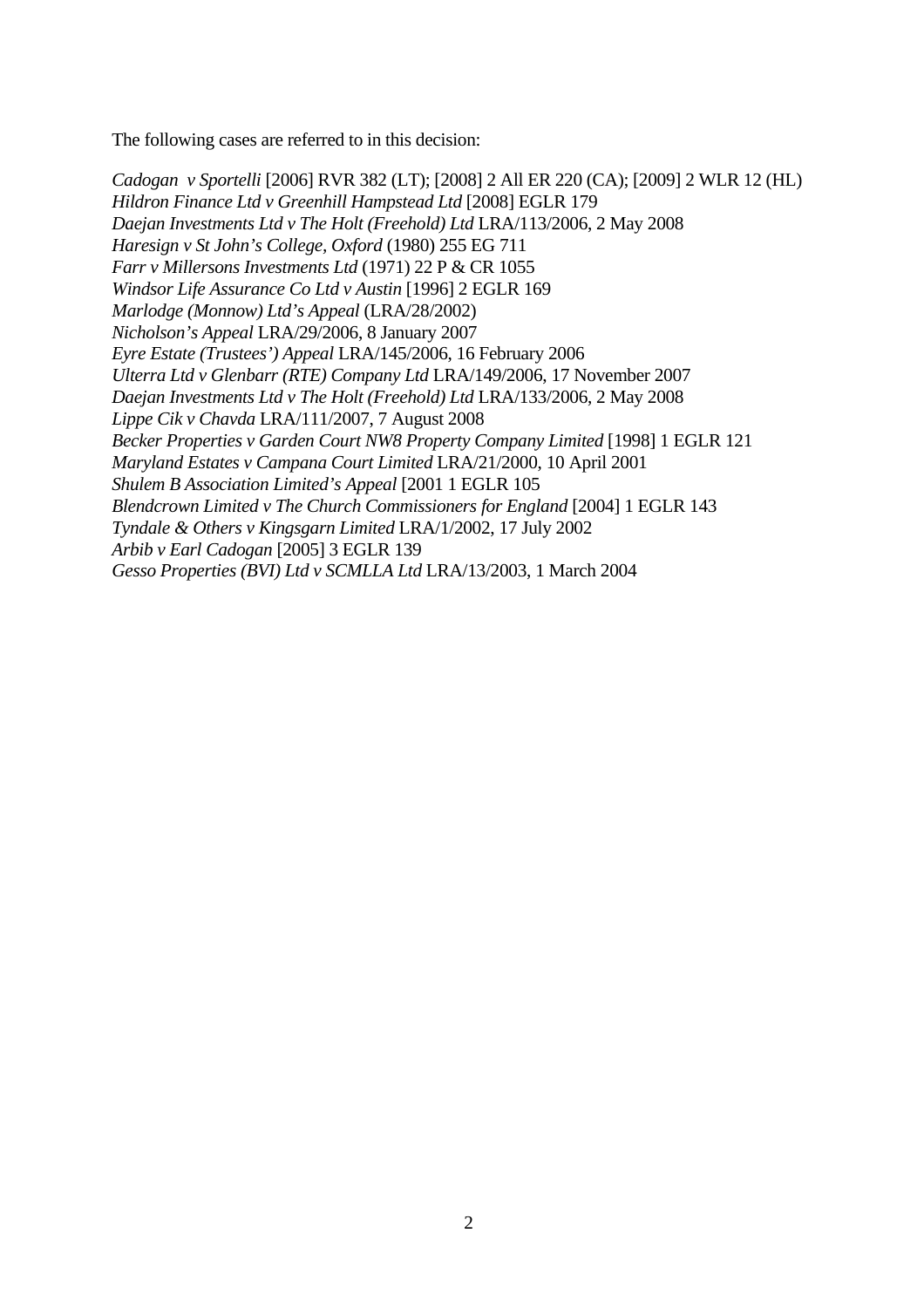#### **DECISION**

## **Introduction**

1. This is an appeal from a decision of the Leasehold Valuation Tribunal for the London Rent Assessment Panel, determining the price to be paid under Schedule 6 to the Leasehold Reform, Housing and Urban Development Act 1993 on an application made by Amanda Jane Culley as nominee purchaser, in respect of 5–8 Royston Court, North View, Eastcote, Middlesex, on 8 February 2006. The LVT determined the price to be paid for the freehold of the four flats in the sum of £40,283 and in doing so applied a deferment rate at 5.0%.

2. The LVT decision was given after the Lands Tribunal had given it decision in *Cadogan v Sportelli* [2006] RVR 382 but before the Court of Appeal's decision on appeal [2008] 2 All ER 220. On 5 February 2008, the President granted permission to appeal, limited to the deferment rate issue only. In it he said:

"The LVT reluctantly concluded that it was obliged to follow the guidelines in *Sportelli* and to apply a deferment rate of 5%, in the absence of any compelling evidence or particular features which suggested that the disadvantages of the location and of the property were not taken into account in the capital values. In the light of the Court of Appeal judgment in *Sportelli*, the proper test is somewhat less strict, namely whether there is sufficient evidence, for example on issues relevant to the risk premium for residential property in different areas, to justify a departure from the 5% starting point. Although some (but not all) of the arguments put forward by the applicant's expert at the LVT were rejected by this Tribunal in *Hildron Finance Ltd v Greenhill Hampstead Ltd*  (LRA/120/2006), and are unlikely to be accepted if raised again before the Lands Tribunal, it is considered that the proposed appeal is of potentially wide importance and should be considered by the Lands Tribunal."

3. After this limited permission had been granted the House of Lords gave its decision in *Sportelli* (*Earl Cadogan v Sportelli* [2009] 2 WLR 12). The decision was confined to the issue of hope value. The LVT in the present case, following *Sportelli* in the Lands Tribunal, made no allowance for hope value. The House of Lords (Lord Hoffman dissenting) determined that hope value could constitute part of the price payable to the freeholder in relation to nonparticipating flats on a collective enfranchisement. In the light of this, permission to appeal on the question of hope value was given, and the experts subsequently produced supplemental reports covering this matter.

4. Mr Stan Gallagher of counsel appeared for the appellant and called Mr Bruce Roderick Maunder-Taylor FRICS MAE. Mr Anthony Radevsky appeared for the respondent freeholder, and called Mr Eric Frank Shapiro BSc (Est Man) FRICS IRRV FCIArb. Following the hearing we requested and later received further evidence and submissions that we refer to below, and we received a final revised valuation shortly before finalising this decision.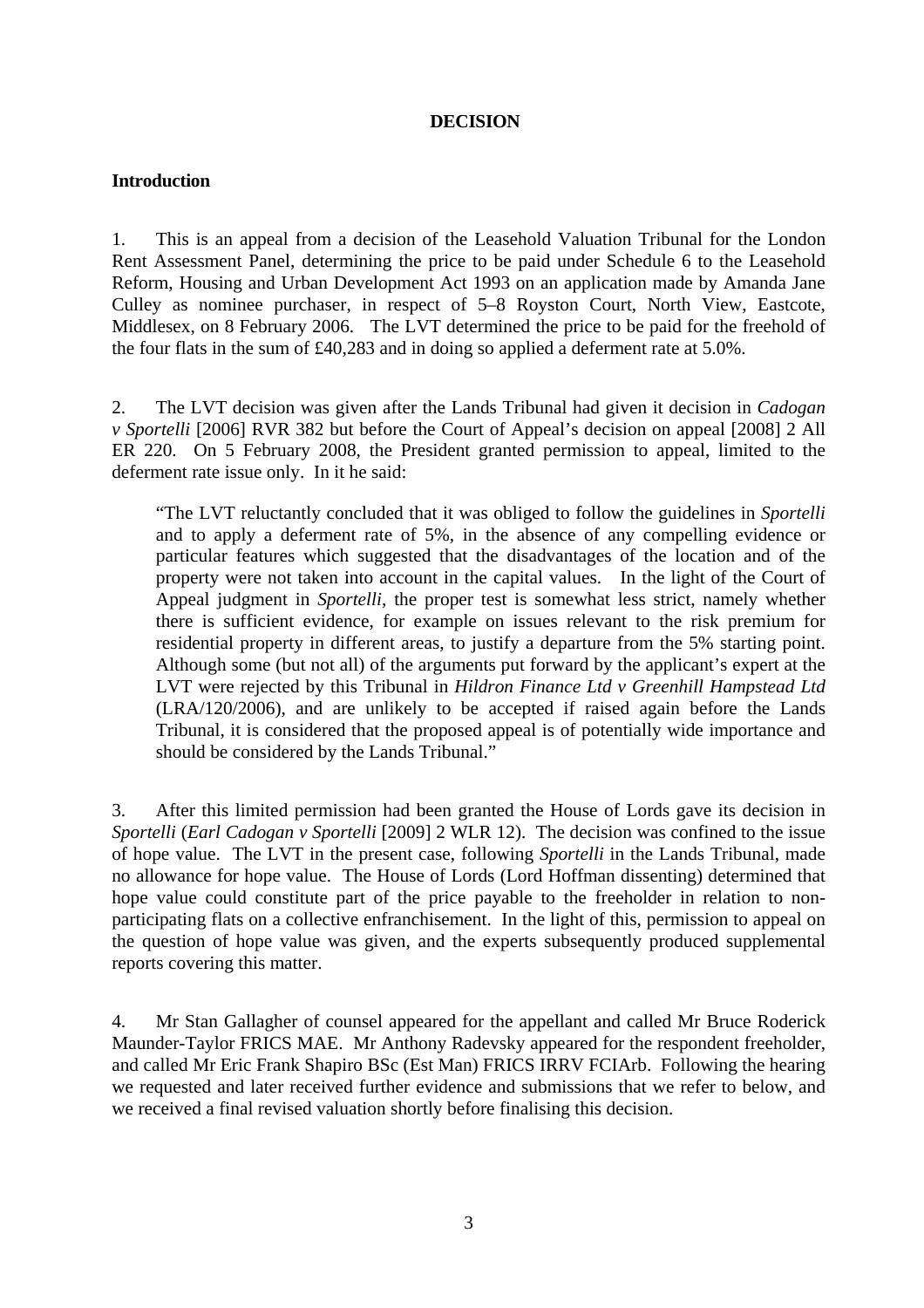5. The property is situated in the 1930s suburb of Eastcote in the London Borough of Hillingdon. It is a detached purpose built two-storey block of four bay-fronted flats constructed in the 1930s of part rendered brick under conventional pitched and tiled roofs, each flat having its own entrance from a recessed porch off the front garden. Flats 5 and 8 are ground floor units each having two rooms, and kitchen with bathroom/wc off. They each have a gross internal floor area of 471 sq ft. Flats 6 and 7 are on the first floor, contain three rooms, kitchen and bathroom/wc and have a gross internal area of 555 sq ft. The first floor flats have small rear balconies and steel staircases leading down to the rear garden. Each unit has its own allocated strip of the rear garden. The rearmost boundaries back onto a station car park beyond which lies an above ground section of the London Underground, and Eastcote station is very close by. Ms Culley is the lessee of flat 7 and the lessees of flats 5 & 6 are not participating.

6. The lease of each of the flats is for a term of 99 years from 24 June 1972, and had 65.37 years unexpired at the agreed valuation date of 8 February 2006. The ground rents are as follows:

| Flat 5        | £25/£50/£75 per annum rising every 33 years |
|---------------|---------------------------------------------|
| Flat 6        | £25 per annum without review                |
| Flats $7 & 8$ | £20/£35/£50 per annum rising every 33 years |

The parties agreed the LVT's determination of the capitalised rental values of flats 7 and 8 at £1,030 each, and flats 5 and 6 at £1,095 each. They also agreed the capitalised values thus:

| Freehold/long leasehold values of flats $6 \& 8$ | £145,000 |
|--------------------------------------------------|----------|
| Freehold/long leasehold values of flats $5 & 7$  | £160,000 |
| Existing lease value of participating flat 8     | £126,150 |
| Existing lease value of participating flat 7     | £139,200 |

## **Deferment rate**

7. Before the LVT Mr Maunder Taylor contended for a deferment rate of 8%. He expressed his disagreement with the Tribunal's decision in *Sportelli*, which, he said, had not had sufficient regard to obsolescence in the true sense of the word and to locational differences. He considered that the subject property, because of its layout and other factors, had a greater degree of obsolescence than the properties considered in *Sportelli* and that the decision was distinguishable because no allowance had been made for the risks at the termination of the leases in the absence of hope value.

8. On the question of deferment rate, the LVT said:

"9. We consider that we are obliged to follow the guidelines in *Sportelli* and to apply a deferment rate of 5%, there being no compelling evidence or particular features which suggest that the disadvantages of the location and of the property are not taken into account in capital values. We do have misgivings as, we think, do most property valuers, about a 'one size fits all' deferment rate, and, had it not been for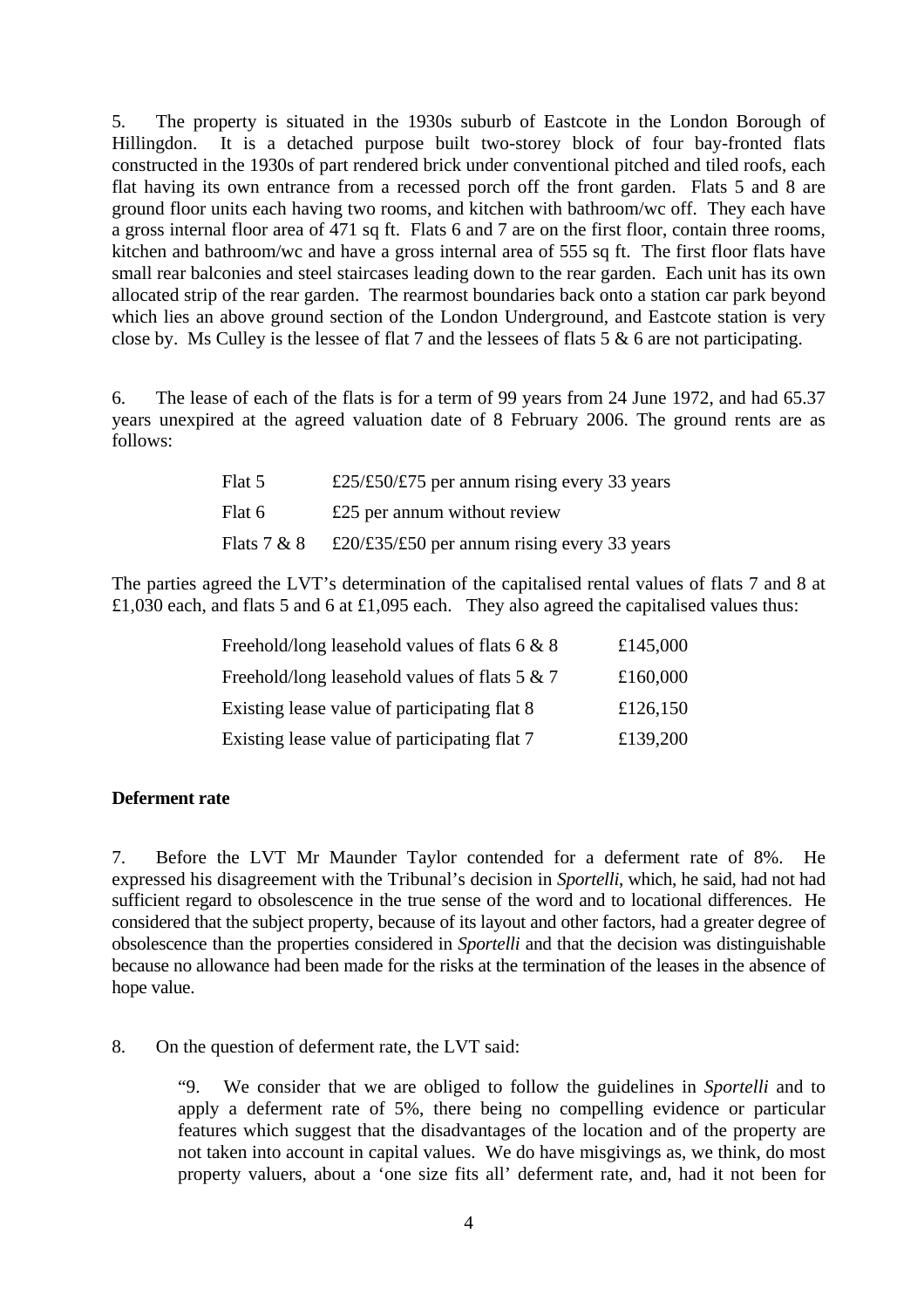*Sportelli*, we have little doubt that we would have determined a deferment rate of 7% or thereabouts: certainly no lower than 7%, and possibly higher if hope value is to be disregarded altogether as *Sportelli* says it must be. Our misgivings arise from our doubts whether the risks to an investor associated with an investment of this type, in a suburban location and with potential management problems associated with unsatisfactory leases, really do justify the same risk rate as high value properties on one of the great estates in Central London. A relatively small difference in the deferment rate can have a very large effect on the price, and, to illustrate this, we have prepared a hypothetical valuation on the basis of a deferment rate of 7% and attached it to this decision at appendix 2 [£26,925]. Nonetheless, we accept the Lands Tribunal is entitled to issue guidelines, that it is not for us to say that *Sportelli* was wrongly decided, and that the guidelines must be followed."

9. One of Mr Maunder Taylor's contentions before the LVT was that, if hope value was to be excluded as a matter of law, the willing buyer, obliged to wait to the end of the term to realise his investment, would expect to receive a building that was unmodernised and, with property such as that in the present case, he would be likely to assume that the value of the property lay in it as a site rather than in the building. The LVT rejected this argument "on balance". It said:

"We accept that an investor will assume that the building will be standing and will be in good repair at the end of the leases, and he will not reduce his bid to take account of perceived risks at termination, which, he will assume, he can take in his stride."

10. Before us Mr Maunder Taylor said that in his opinion the S*portelli* rate of 5%, if applied to non-prime properties and in non-prime locations, often produced a valuation result substantially different from a competent valuation which disregarded the *Sportelli* rate. That was his view, and to give evidence that applied any rate other than the one he considered to be appropriate would be contrary to his duty as an expert. He had given evidence before the Lands Tribunal in *Hildron Finance Ltd v Greenhill Hampstead Ltd* [2008] EGLR 179 and had supported a deferment rate of 8% on a collective enfranchisement on a block of flats in Hampstead. He there expressed his disagreement with the Tribunal's decision in *Sportelli*. The Tribunal (Judge Reid QC and N J Rose FRICS) applied a rate of 5%. Mr Maunder Taylor said that he considered that that decision was wrong and that a deferment rate applicable to prime properties in the best parts of central London was inappropriate both to Greenhill and to Royston Court. He said that he had also advised the nominee purchaser on the collective enfranchisement of The Holt, Morden, that led to the decision of the Tribunal in *The Holt*  (*Daejan Investments Ltd v The Holt (Freehold) Ltd* LRA/113/2006, 2 May 2008) (Judge Huskinson and A J Trott FRICS) applying the 5% deferment rate. He said that he had no particular evidence or opinions that would distinguish that case from the present one. He accepted that the evidence that he was now giving was the same as that which he had given in *The Holt* and had been rejected by the Tribunal in its decision in that case.

11. Support for his view that the *Sportelli* 5% should not be applied as a universal rate, Mr Maunder Taylor said, came from a number of sources. Firstly he had carried out a survey of valuers, writing to as many valuers as he could locate who were experienced in Leasehold Reform Act valuations. Only a few of the replies expressed agreement with the universal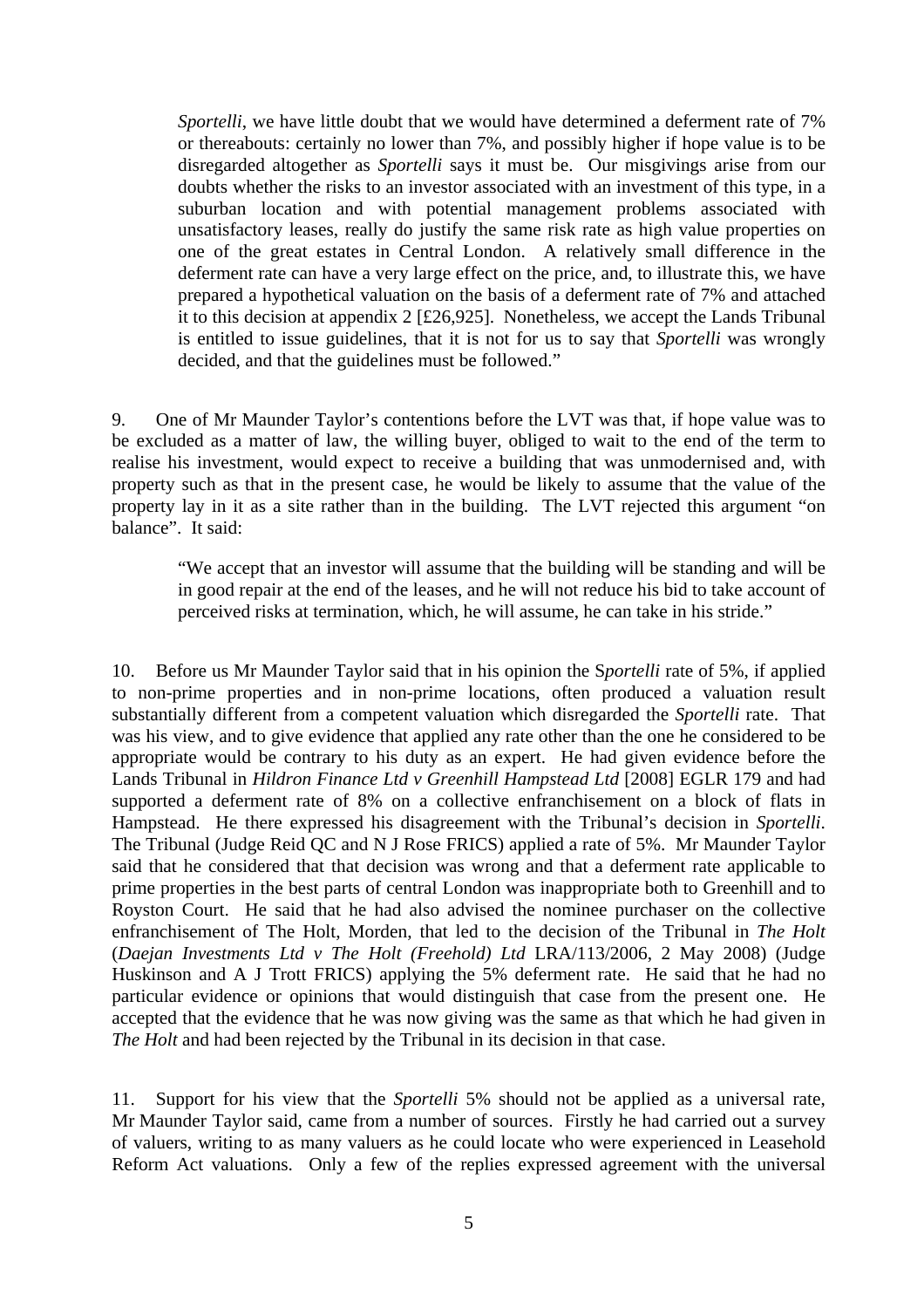application of the *Sportelli* rate. In cross-examination he said that he had sent out between 100 and 200 letters, but he did not know how many, and had received about 30 replies. Further, while the great majority of LVT decisions adopted the *Sportelli* rate, Mr Maunder Taylor said, a number did not, and he relied on this. He also derived support from an article by Professor Farrand, an LVT chairman, in Bulletin 44 of Emmet and Farrand on Title.

12. On four occasions, Mr Maunder Taylor said, he had given evidence for landlords before LVTs applying a *Sportelli* deferment rate. In 8 Wetherby Place, London SW7, where the deferment rate was in issue, he had been instructed that the landlord would argue for a *Sportelli* 4.75%, but he drew the LVT's attention to evidence that he had previously given in a similar quality location at a higher deferment rate. In 86 Gladesmore Road, London N15, he acted as advocate for the landlord. The deferment rate was in issue. He gave no expert evidence on this issue, and submitted to the LVT that the *Sportelli* rate should be adopted in its decision. In 7 Brechin Place, London SW7, he gave expert evidence for the landlord. The deferment rate was in issue. He was instructed to apply the *Sportelli* rate, so that this did not form part of his expert evidence. In 6 Parkside, Knightsbridge, London SW7, a prime PCL property, he acted for the landlord in the dual role of advocate and expert witness. The deferment rate was not in issue.

13. Mr Maunder Taylor said that he had considered the question of the deferment rate in relation to comparative long-term growth rates. He was aware of an analysis that Mr Shapiro had prepared and presented to LVTs showing comparative growth rates in London on a borough by borough basis covering the period April 2000 to September 2007. The four boroughs that were considered to include the prime areas were not top of the percentage increases. That did not surprise him. Those were the areas in which it was expected that there would be steady growth. He would expect the list to be topped by those sub-prime areas that for one reason or another were seeing unusual price growth. It was unlikely that the level of growth would be sustained over the long term, so that, when the reasons for that price growth changed, such locations were likely to fall significantly further down the list. At the bottom of the list he would expect to see modest value locations for which there was no unusual reason for them to be experiencing any particular upside on a volatility cycle.

14. Investors reacted to this market behaviour, Mr Maunder Taylor said, in different ways. Firstly there were those investors who wanted least risk but best steady returns. They wanted to invest in prime areas and for that they were willing to buy their investment at a price reflecting a low yield or deferment rate. Secondly there were those investors who were looking for higher returns and were prepared to make speculative investments. They endeavoured to identify those locations which were likely to show strong growth over future years for reasons not yet recognised by the market at large. They would pay a price that reflected both the speculative chance that they were right as well as the speculative risk that they might be wrong. The yield or deferment rate was likely to be higher than for prime areas but not as high as those areas in which they perceived that there was no chance of unusual future improvement. Thirdly there were those investors who were always looking for the highest yield or deferment rate and who accepted that, in order to achieve it, they must invest in non-prime properties with no particular reason why their slower growth rate should change.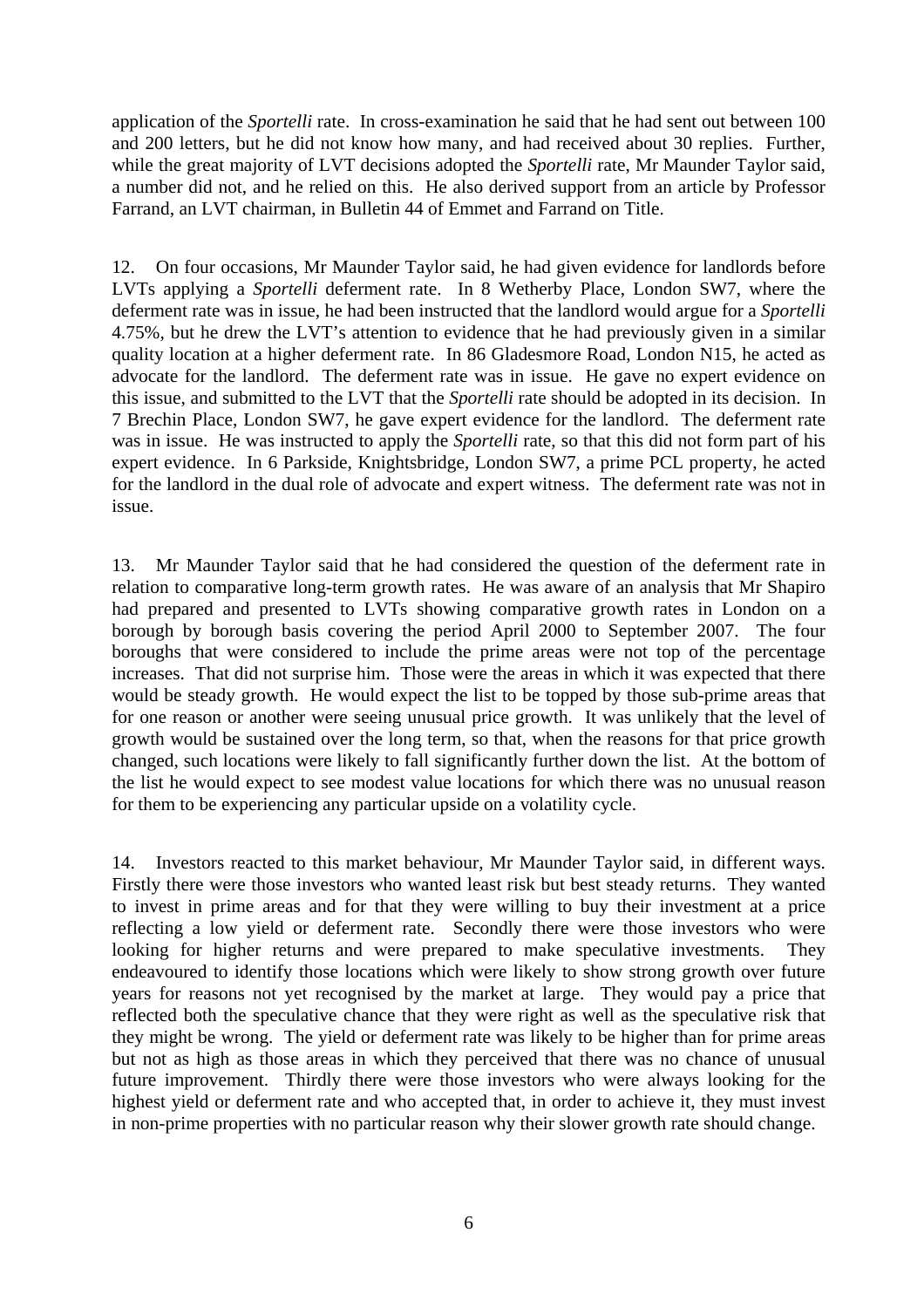15. Mr Maunder Taylor expressed his views, with reference to the subject property, on the four risk factors identified in *Sportelli*: volatility, illiquidity, deterioration and obsolescence. He said that property investors recognised that prime properties were subject to less volatility than non-prime properties. Similarly there was greater illiquidity in non-prime properties because they were less attractive to mortgage finance. While in so-called boom periods there was a ready supply of loan finance and a favourable balance of buyers for all properties, in periods of bust there was a less favourable balance of potential buyers, who were more conscious of the quality of the property in which they were prepared to invest. The freehold vacant possession value at any given valuation date merely reflected that part of the short-term property cycle as it was then and did not reflect the long-term risk profile. The greater volatility and illiquidity of non-prime properties thus justified a higher risk factor.

16. On deterioration and obsolescence, Mr Maunder Taylor's view was that in prime areas there was a greater interest on the part of property owners in preserving and conserving character properties and maintaining them in terms of accommodation layout, general appearance, updating services and similar matters that constituted the main factors in obsolescence and deterioration. He considered that the subject flats at Royston Court were originally built to a non-prime standard, probably for letting-out, and did not meet modern environmental standards. They were modest value flats which did not compare well with new flats being built in the area. In his view the obsolescence and deterioration risks for the property were higher than for prime properties.

17. Mr Maunder Taylor said that in his opinion the market value of the flats at any point in time reflected a relatively short-term expectation on the part of purchasers and mortgagees. Their assumption was that there would be no significant change in aspects of obsolescence or deterioration during their period of ownership or loan, which they probably expected to be between about 10 and 20 years. Such value did not reflect the long-term view of the hypothetical investor considering the reversion about 65 years after the valuation date, and in his opinion the flats were likely to be obsolete by the term date.

18. Treating obsolescence only as a risk factor was, Mr Maunder Taylor said, at odds with the approach in valuations under the Leasehold Reform Act 1967. In such valuations, unless a building was considered to be of good enough quality for a *Haresign* addition (see *Haresign v St John's College, Oxford* (1980) 255 EG 711) to be made, the section 15 ground rent was valued to perpetuity and there was no calculation of the value of the ultimate reversion. Most properties, with a 99-year lease from construction and the 50-year statutory extension under the 1967 Act, were thus effectively regarded as being obsolete after 149 years. The Royston Court properties, having been built during the 1930s, would be about 135 years old at the term date, and in his view investors would regard the property as being obsolete by that date. No *Haresign* addition would fall to be made.

19. At some point in the future, Mr Maunder Taylor said, a private developer would redevelop the site. That point would come when the site value was perceived to be equivalent to or greater than the aggregate value of the four flats plus acquisition, planning and development costs. The rate at which prime properties in prime locations moved towards this point of obsoleteness was, he said, much slower than with modest suburban property such as Royston Court and typical 1967 Act cases where no *Haresign* addition was made. For this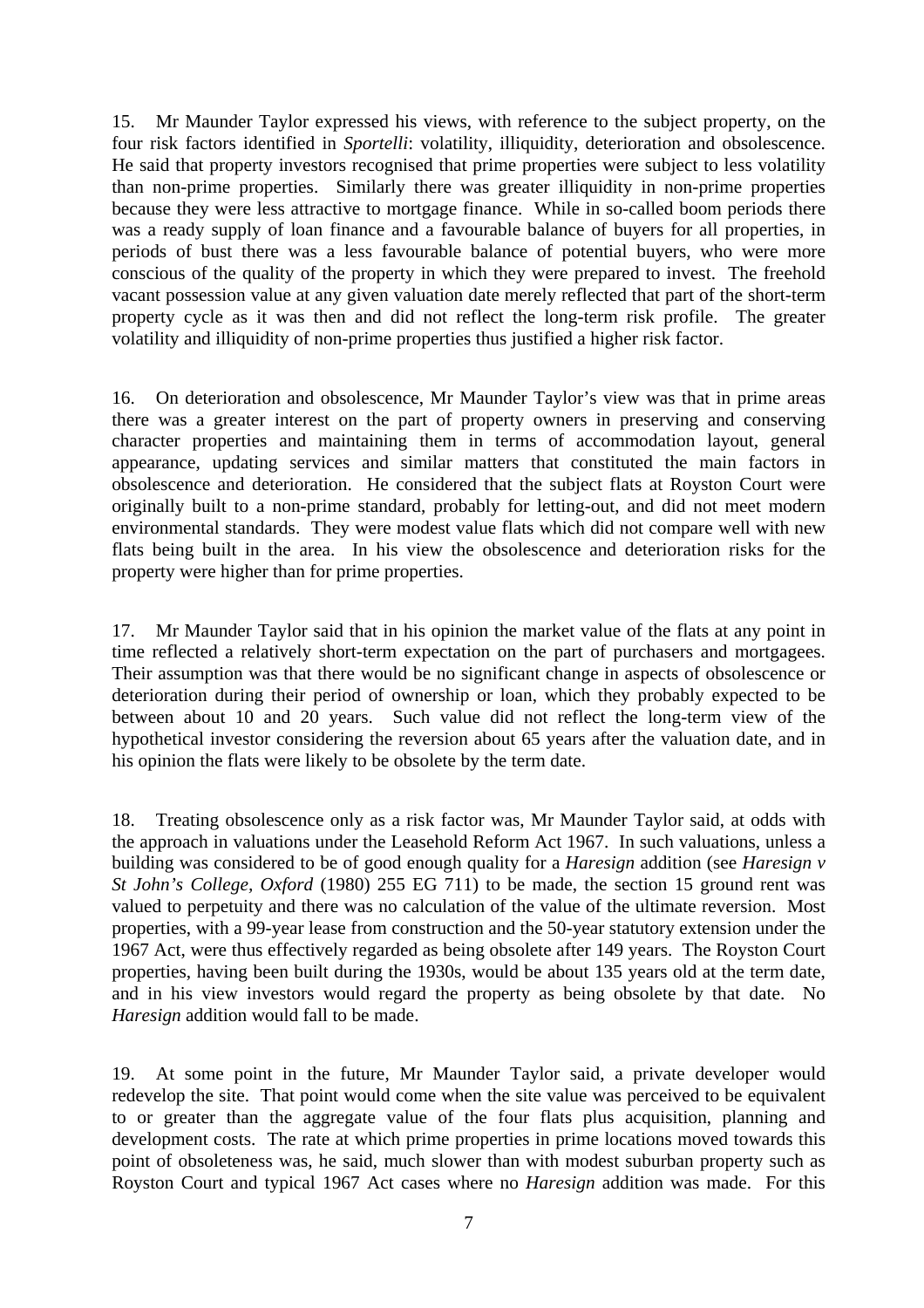reason the risk factor for deterioration and obsolescence must be greater for non-prime properties than for prime properties, and this should be reflected in the deferment rate.

20. The argument that the approach to obsolescence in *Sportelli* was at odds with Lands Tribunal decisions under the 1967 Act was not a matter that had been considered either in *Sportelli* itself or in subsequent Lands Tribunal decisions, and it seemed sufficiently important for us to request further evidence and submissions from both parties upon it. In his further evidence Mr Maunder Taylor gave his understanding of four Lands Tribunal decisions under the 1967 Act – *Farr v Millersons Investments Ltd* (1971) 22 P & CR 1055, *Haresign v St John's College, Oxford* (1980) 255 EG 711, *Windsor Life Assurance Co Ltd v Austin* [1996] 2 EGLR 169 and *Marlodge (Monnow) Ltd's Appeal* (LRA/28/2002).

21. *Farr v Millersons* concerned a substantial semi-detached house on Wandsworth Common, which had been built in the 1880s and was subject to a lease for 99 years granted in 1882. It had been divided into two flats. Mr Maunder Taylor drew attention to the valuation practices that the Tribunal (R C Walmsley FRICS) identified in the decision at 1060-1061:

"From the now considerable volume of evidence that the tribunal has received on this matter a number of valuation practices have emerged, each appropriate to different circumstances, thus:

- (a) *Where the subject house is likely to remain standing for the foreseeable future.* A practice of deriving its section 15 site value mainly by reference to the whole premises as they stand; the site value being taken as a proportion of this entirety value. The proportion normally adopted (outside central London) varies, on the evidence, between one quarter and one third, the actual proportion depending on such factors as the cheapness or dearness of local land values, and the attributes of the site looked at in the context of the entirety. In central London or in other areas of highly priced residential land, the proportion adopted is commonly higher, of the order of (plus or minus) 40%. This has been termed 'the standinghouse approach.'
- (b) *Where the subject house is nearing the end of its economic life in the foreseeable future.* A practice of deriving its section 15 site value mainly by reference to the prices of sites sold for development, or redevelopment, for comparable uses. This has been termed 'the cleared-site approach.'
- (c) *Where the subject house has an indeterminate economic life.* A practice of deriving its section 15 site value either by the cleared-site approach of the standing-house approach, or by reference to what the property would be worth if a new building were to be substituted for the existing building, and then taking a proportion of that value or alternatively subtracting the present day cost of putting up such a building. This latter has been termed 'the new-for-old approach.' In the majority of cases a valuer will decide to rely mainly on a particular one of these three approaches, but will use one or both of the other two approaches as a check."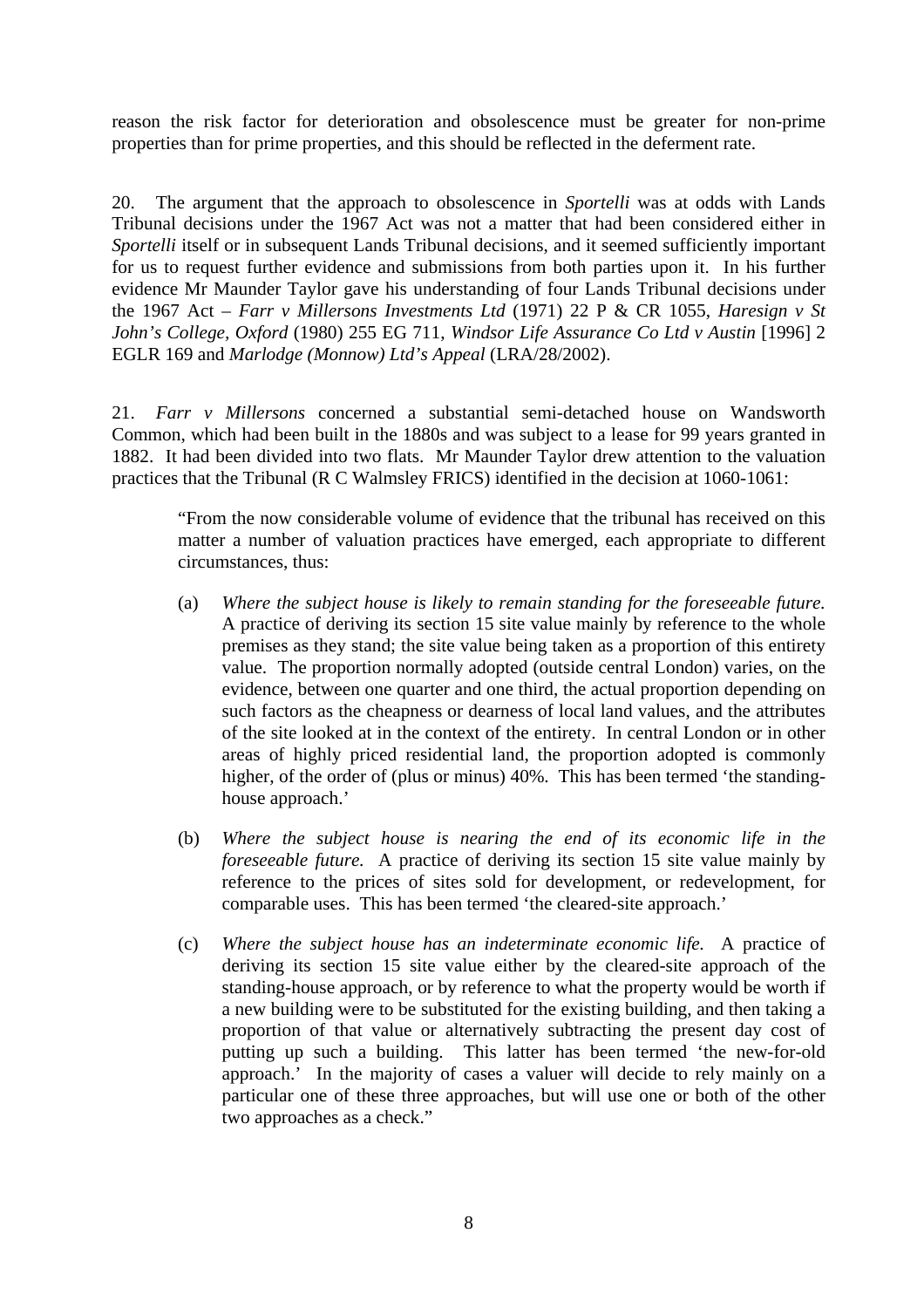22. The decision, Mr Maunder Taylor said, concerned itself with the economic life of the building. It did not actually use the expression "deterioration and obsolescence", but, he said, he had approached his evidence on the basis that that both expressions essentially had similar or the same effect and meaning. After considering the cleared site value and the entirety value, the Tribunal had said that the site value of £5,250, which it had reached at on the basis of the cleared site approach by reference to comparable transactions, seemed to be supported by finding that that figure showed a proportion of 40% of an entirety value which it had found to be just over £13,000. Mr Maunder Taylor said that the Tribunal's preferred approach of the cleared site basis indicated that it considered the property to be nearing the end of its economic life, but checked that approach against the standing house approach for dependability. The landlord had not provided evidence or made submissions about the ultimate reversion in 63 years' time, possibly because it was too small, possibly because obsolescence by that date had been accepted, or possibly because nobody had thought about attempting to make such an addition. The Tribunal had found that the entirety value as a house (rather than as flats) was £10,000, so that it was obsolete for this purpose. What the Tribunal had found, therefore, said Mr Maunder Taylor, was that at the end of the original 99-year term the site value was 40% of the entirety value and that at the end of the 50-year extension the site value was the entirety value.

23. In relation to *Haresign*, which concerned a late Victorian 3-storey house in Oxford, held under a 99-year lease from 1982, Mr Maunder Taylor noted that there was no discussion about deterioration or obsolescence. In its decision the Tribunal (V G Wellings QC) included in the price, in addition to the capitalised ground rent for the residue of the term and the section 15 value, an amount for the reversion to the standing house value at the end of the 50 years' extension. The landlord's valuer had said that in most cases such an addition would be microscopically small but that in the case of the subject house the amount would be material. The Member said that he was driven to apply the valuer's method of valuation because there was no other evidence that would enable him to make a determination. Mr Maunder Taylor said that that the case provided little or no background to assist him.

24. *Windsor Life Assurance Co Ltd v Austin* concerned a semi-detached house in Redditch built in 1971 and with 77 years of a 99-year lease outstanding at the valuation date. Mr Maunder Taylor noted that there was no evidence on deterioration and obsolescence, and in view of the fact that the valuation date was in 1992 it might well be, he thought, that these were not particular thoughts in the minds of the valuers. He drew attention to certain passages in the decision of the Tribunal (M St J Hopper FRICS) that, he said, suggested that variable risk rates should be taken in such cases as distinct from the single universal risk rate adopted in *Sportelli*.

25. The *Marlodge* decision also, Mr Maunder Taylor said, did not consider the economic life of the building, and the Tribunal (P H Clarke FRICS) put the essential question as "...not whether the subject property will still be standing 62 years after the valuation date, but whether the purchaser in the hypothetical sale envisaged in Section 9(1) of the 1967 Act would value the reversion to standing house value?" Mr Maunder Taylor said that in his opinion and experience the three approaches considered in *Farr v Millersons* for 1967 Act cases had been reduced to one approach based on the standing house approach. The approaches had been developed for modest value houses below certain rateable value limits, and it was not difficult to accept that such houses were likely to have a limited expectation of economic life. The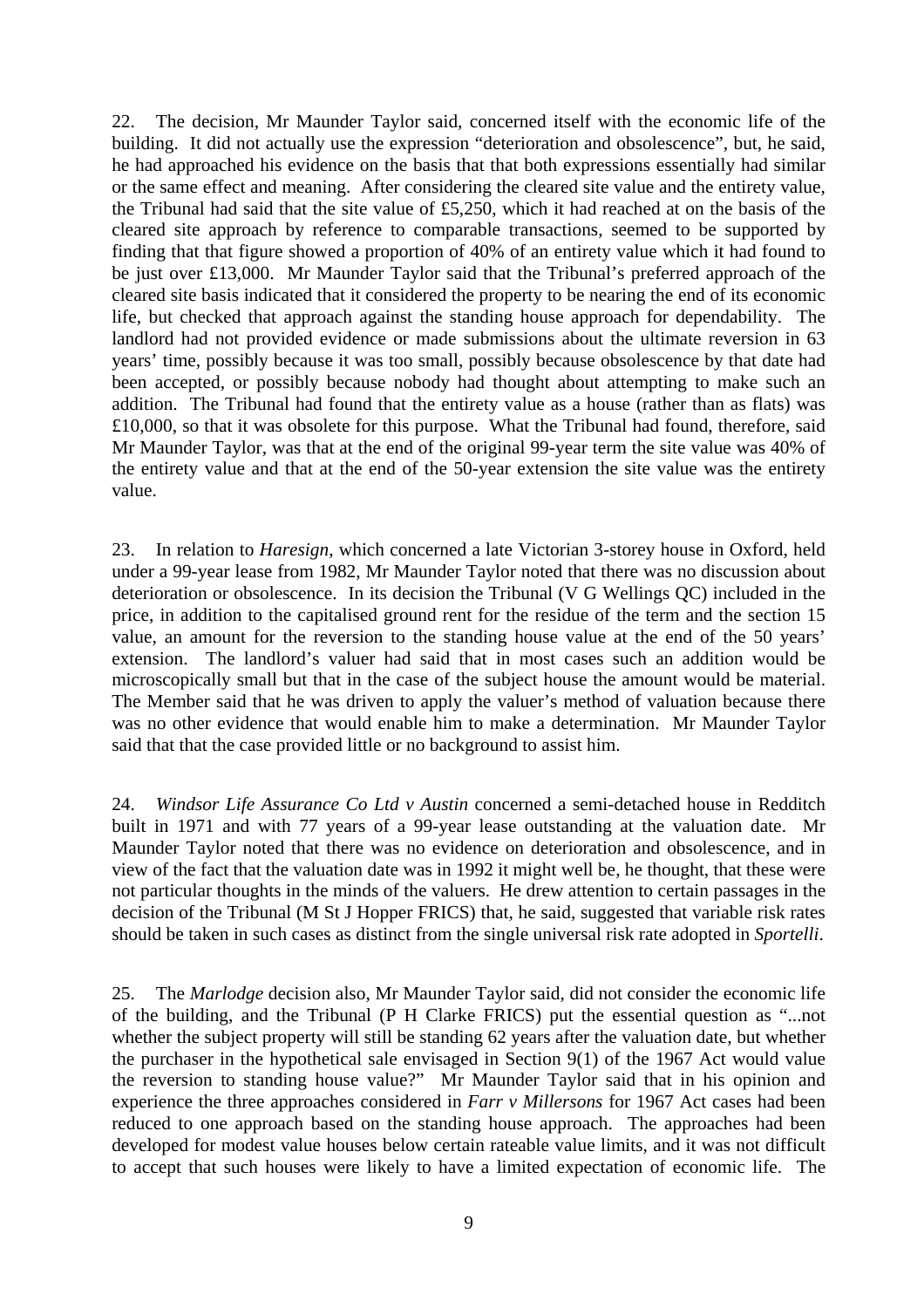1993 Act extended enfranchisement to the whole range of houses and flats. For prime properties in prime locations there was an expectation that the owners or occupiers would maintain, upgrade and improve those properties over the long term. Such characteristics were, however, rarely found in non-prime properties in non-prime areas, so that deterioration and obsolescence was a much smaller issue in relation to the former than the latter.

26. Obsolescence, Mr Maunder Taylor said, had a number of components. The appearance of a building could come to be seen as old-fashioned or drab or even unpleasant. The same would apply to its function, in terms of the usefulness and economy of its services and its insulation. The occupiers of prime property could be expected to be more demanding about the quality and upgrading of services and installations than occupiers of non-prime property, so that investors would pay higher prices (reflecting lower yield rates) for them. Layout and location were other factors. Changes affecting the location, such as transport links, the character of the area, conversion of houses to multiple occupation, gentrification and employment opportunities, could, if marginal, be reflected by adjusting the vacant possession value but if substantial the result would tend to be redevelopment with a different density, type and character of building.

27. Mr Shapiro rejected the contention that the *Sportelli* basic deferment rate should be adjusted upwards to reflect a greater risk of obsolescence in the subject property. There was no greater risk than in the case of *The Holt*, a similar type of property in a similar suburban situation, or indeed property within the PCL area. In contrast to *The Holt*, where the Lands Tribunal found that the property was "tired and shabby and not built to modern standards", the LVT in the present case had made no such adverse comment. Having regard to the full repairing nature of the leases there was no reason to consider that the property would decay faster than the millions of properties that were built throughout the country in the 1930s. The leaseholders, with significant capital and/or mortgages tied up in the properties, would try to maintain the value of their investment. Mr Shapiro said that he had had experience of houses being built in Borehamwood immediately after the second world war with walls constructed of 4 inch concrete slabs which were experimental and had been found to be sub-standard as regards insulation and risk of rusting from reinforcing rods. In such cases there might well be a higher risk of exposure to depreciation and obsolescence. Royston Court, however, was of standard construction. Indeed, there was a good argument to say that it was better constructed than blocks of flats built during the 1950s and 1960s.

28. While the internal layout was not ideal, with the bathroom being accessed through the kitchen, Mr Shapiro said, it could be improved if necessary. This was an indication of the flexibility of the property and its capability of adaptation. It was in an area where demand would continue to exist for the foreseeable future. There was no reason from a physical point of view why the property should not still be standing in 200 to 300 years' time. It might well be that the site value in future would exceed the total value of the existing flats, but that would not be because the flats were obsolete in themselves but would be most likely to arise from the planning system providing for different densities. It would not be the obsolescence of the property that would lead to its redevelopment but rising land values.

29. Mr Shapiro said that Mr Maunder Taylor's view that the building would be obsolete when the site value for redevelopment was equal to or greater than the value of the property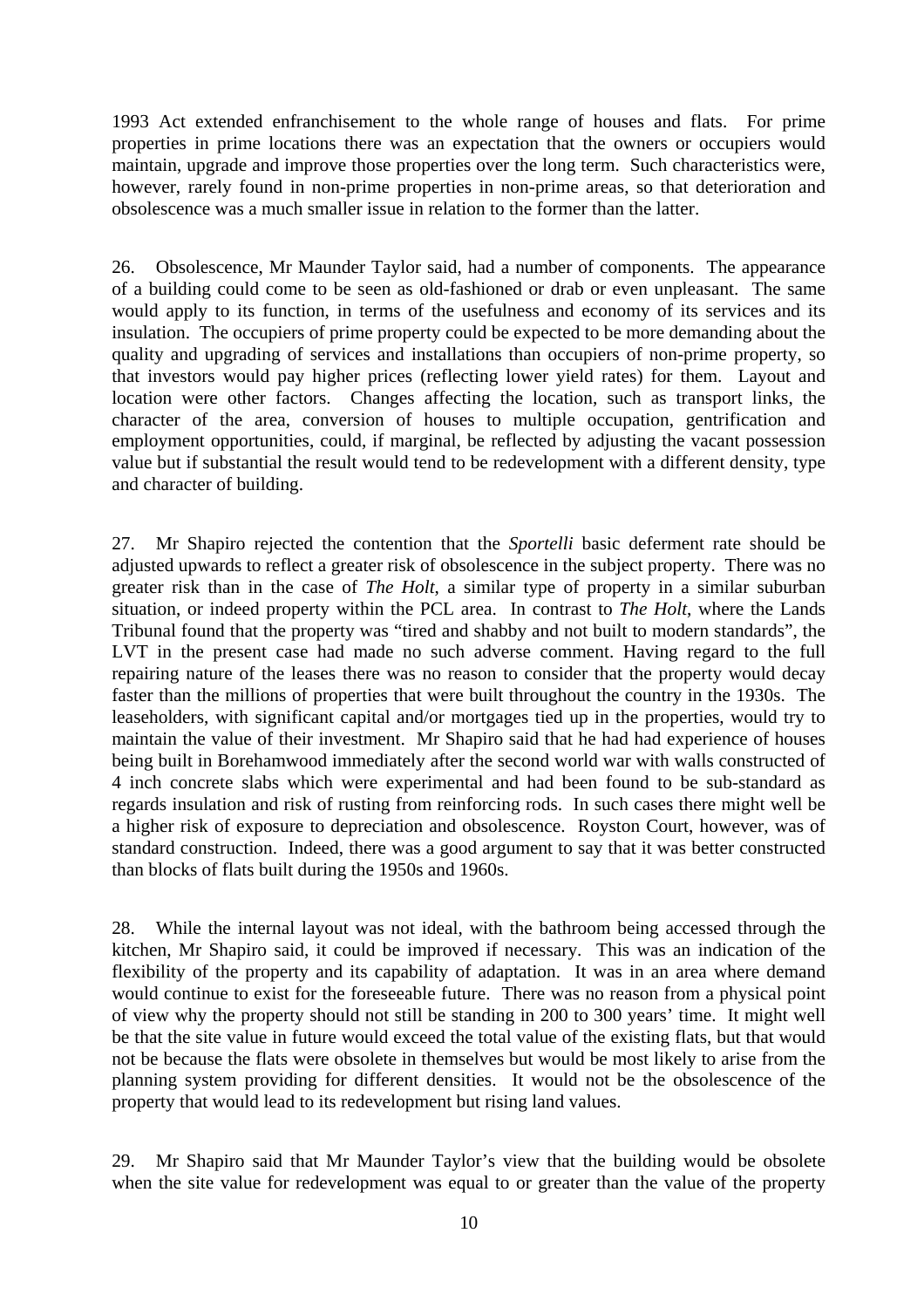standing on the site was based on a misunderstanding of the concept of obsolescence. What Mr Maunder Taylor was referring to was not functional obsolescence, since the building could still be in use and would remain useful. What he was really saying was that the building might be "value obsolete", which applied to every property; hence large parts of London and other cities, towns and villages were being rebuilt from time to time. This did not mean that the reversion to vacant possession value should be ignored, because the reversion would in fact be to a higher figure if the site value exceeded the values of the flats standing on the site.

30. Mr Shapiro said that deterioration did not feature pre-*Sportelli* as a factor in the deferment rate. The distinguishing feature then had only been location. He had himself said before the LVT in the present case that if it had not been for the decision in *Sportelli* he would have agreed a deferment rate of 7% or higher and that he had in similar cases agreed rates of 8 or 8.5% if hope value was considered separately. He and other valuers had been looking at valuation in a traditional way because that was what LVTs were doing. What *Sportelli* had done was to show that the perceived wisdom of valuers, when forensically examined, was wrong. In relation to the factors other than location identified in *Sportelli* as bearing on the risk rate, Mr Shapiro did not accept that non-prime markets suffered more in a downturn than prime markets and thus showed a greater volatility, or that higher value properties were less difficult to sell: if anything, the reverse was the case. Sometimes it was easier to sell low value property than higher value property, and at other times it was the other way about. There was no evidence of a lower growth rate in the location under consideration. Mr Shapiro said that he could not see any reason, therefore, having regard to all the factors that *Sportelli* had identified as being relevant to the risk premium, for departing from the *Sportelli* generic deferment rate of 5%. The arguments that Mr Maunder Taylor was now advancing were advanced by him in his evidence in *The Holt* and were rejected by the Tribunal, and Mr Shapiro found support for his conclusion in the decision in that case.

31. Mr Shapiro considered the four cases decided under the 1967 Act to which reference had been made. He referred to the Tribunal's summary in *Farr v Millersons* ((1971) 22 P & CR 1055 at 1059-1060) of the "generally recognised method of approach" to valuations under the 1967 Act:

"The generally recognised method of approach is to adopt three stages as follows:

- *Stage 1*. To capitalise the rent payable for the house and premises under the existing tenancy, for the period of the unexpired term of that tenancy.
- *Stage 2*. To estimate the rent that would be payable for the house and premises at the expiration of the original term, in accordance with section  $15(2)$  – 'the section 15 rent.'
- *Stage 3.* To capitalise this section 15 rent as if in perpetuity, deferred for the period of the unexpired term of the existing tenancy; not seeking to quantify any different rent that might become substituted at the expiration of twenty-five tears from the original term date, and not quantifying separately the value in reversion at the expiration of fifty years from the original term date."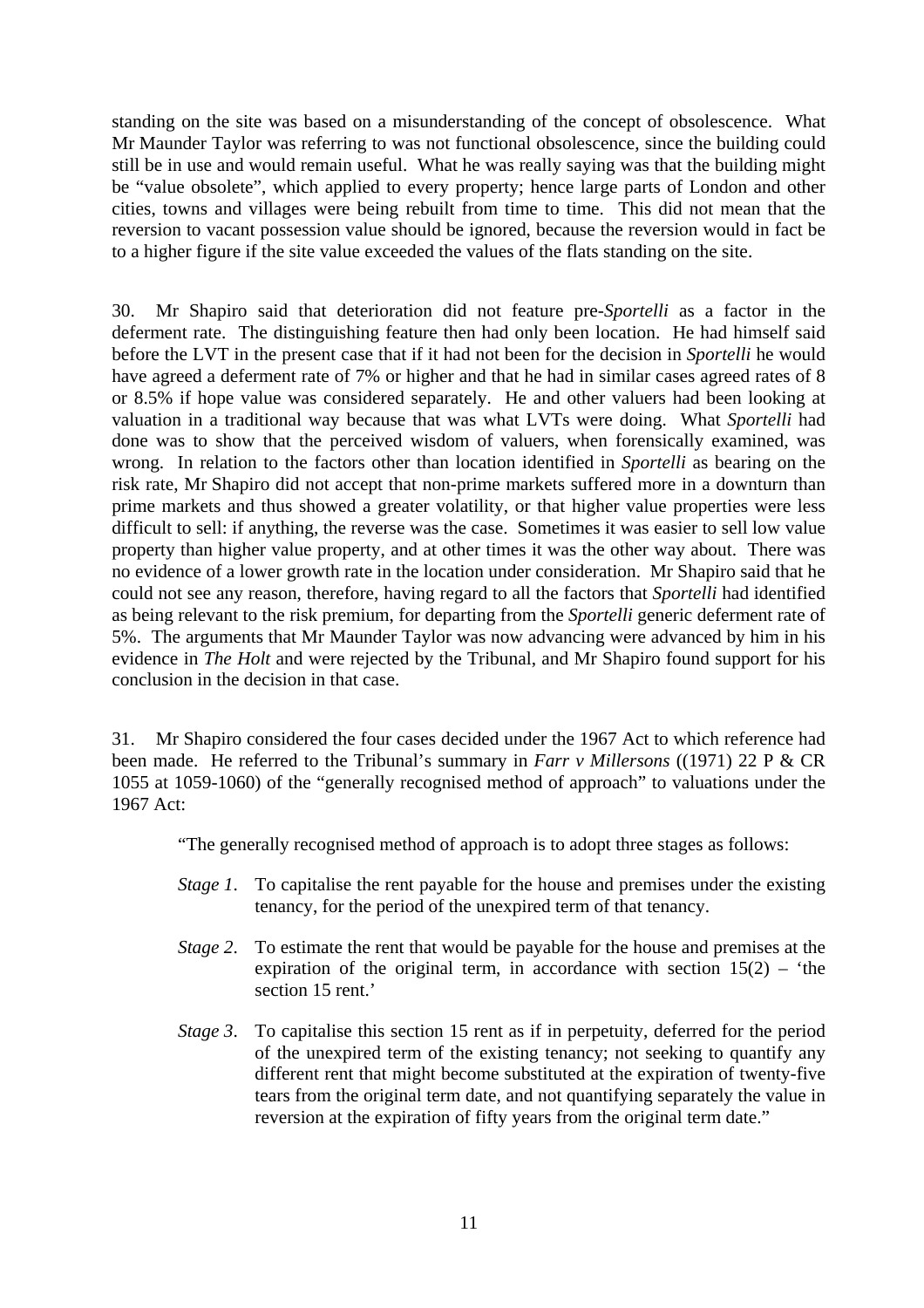32. Mr Shapiro said that there was no evidence before the Tribunal that this approach was potentially incorrect, and both valuers proceeded on this basis, so that the three-stage approach was not tested to show the effect on the value of the reversion. The reason for this, he said, was that there was a general valuers' perception that after 60 years the YP in perpetuity multiplied by the rent payable was equal to or greater than the YP for the term plus reversion to full rental value. This theory was derived from commercial valuations where the rent payable had to increase very significantly on reversion to show any increase in value. It did not have regard to the fact that two separate matters were being considered, namely that the rent receivable was based on only 40% of the capital value and that there was a reversion to 100% of that figure. Together with the term to reversion the discount rate used was critical, so that using the 8% rate used by the Tribunal the loss to the landlord was small, but using a 5% rate the loss would have been significant.

33. In *Haresign*, Mr Shapiro said, the Tribunal accepted that the age of the house was no bar to using the three-stage approach adopted by the landlords' valuer and that what was relevant was whether the reversion had substantial value (and not whether the house was substantial, a matter that was not referred to). What mattered was the term to reversion. In *Haresign* it was 53 years. Here, in the case of Royston Court, it was 65 years, not significantly different, so that had the Tribunal been considering the 65 years Royston Court reversion it would have made a *Haresign* addition.

34. Mr Maunder Taylor's fundamental criticism of *Sportelli* was in essence that it imposed a straitjacket on the valuation process, effectively replacing the judgment of the valuer by a prescription based on the evidence of financial experts. That is, we think, to misunderstand the position, certainly as it has been arrived at following the Court of Appeal's decision in that case. The decision in *Sportelli* related to properties in prime central London. In the Court of Appeal Carnwath LJ said this (at paragraph 102) about properties outside the PCL area:

"The Tribunal's later comments on the significance of their guidance do not distinguish in terms between the PCL area and other parts of London or the country. However, there must in my view be an implicit distinction. The issues within the PCL were fully examined in a fully contested dispute between directly interested parties. The same cannot be said in respect of other areas. The judgment that the same deferment rate should apply outside the PCL area was made, and could only be made, on the evidence then available. That must leave the way open to the possibility of further evidence being called by other parties in other cases directly concerned with different areas. The deferment rate adopted by the Tribunal will no doubt be the starting point; and their conclusions on the methodology, including the limitations of market evidence, are likely to remain valid. However, it is possible to envisage other evidence being called, for example, on issues relevant to the risk premium for residential property in different areas. That will be a matter for those advising future parties, and for the tribunals, to consider as such issues arise."

35. Thus evidence of valuers as to whether a higher risk premium should be taken because of the features of the property under consideration, including its location, is of undoubted relevance, and if a tribunal is satisfied on the evidence before it that such features justify the application of a higher deferment rate then, of course, it ought to apply such higher rate. In determining whether a higher rate is appropriate it will need to bear in mind the considerations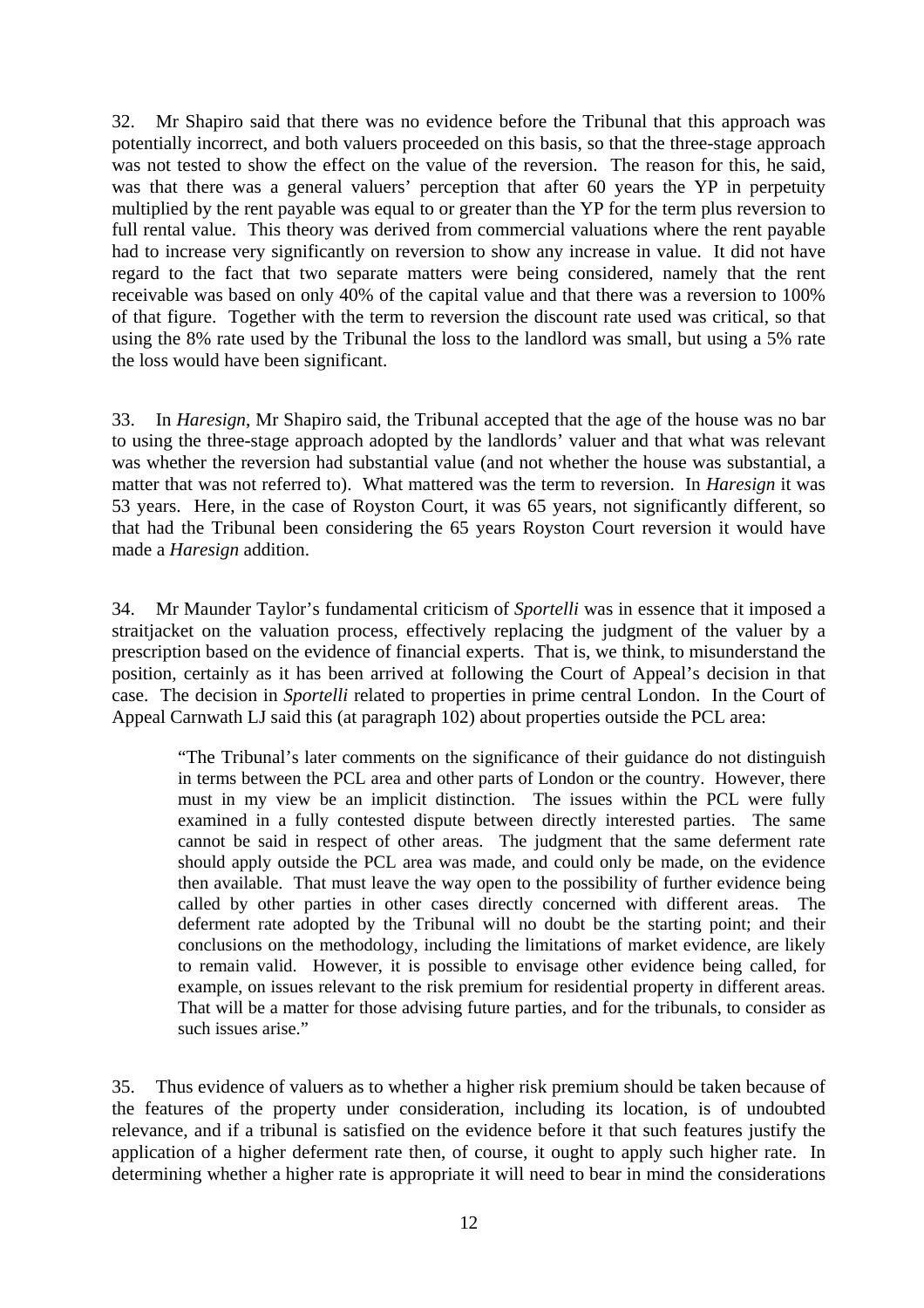that led the Tribunal in *Sportelli* to adopt the approach that it did, and the primary question will always be whether there are particular features that are not fully reflected in the vacant possession value and thus should be reflected in a higher risk premium. Moreover – and this is a matter that may not, or may not sufficiently, emerge from the Tribunal's post-*Sportelli* decisions – what matters is the view that the market, properly informed on relevant factual matters, would take on such features (the prospective movement of house prices in the area, for instance, or the potential obsolescence of the property) in considering an investment in the reversion. On this the expert opinion of the valuer is likely to be important.

36. One particular matter to which Mr Maunder Taylor has drawn attention is the attitude of investors to possible future variations in growth rates in different locations. It may be that an expectation that over the term of the lease as a whole the growth rate will not diverge significantly from the overall growth in residential property prices, or the fact that evidence of historical growth rates fail to establish any such divergence in the past, will be insufficient for an investor to make no allowance for location. Indeed, since the investor is likely to be concerned about the tradeability of his investment (see Sportelli in the Lands Tribunal [2006] RVR 386 at paragraph 76), what may be expected to happen in the very long term is not the only matter that he is likely to take into account. (We would add that for this reason illiquidity, to the extent that it is related to the need for mortgage finance, as Mr Maunder Taylor suggested, could well affect the current vacant possession value more than the value of the reversion). What is suggested is that investors would approach differently purchases of reversions in prime and non-prime areas and areas that could (but might not) experience a rapid rise in prices in the shorter-term and those for which there is no such apparent prospect. While we do not regard this particular categorisation of those investors as any more than illustrative, we accept that such differences could cause a variation in the discount rate that each would see as appropriate to a particular investment. Of course the possibility of variations in growth rates over the shorter term is likely to be reflected at least to some extent (and possibly fully) in the vacant possession value. But the purchaser of the reversion, unlike the purchaser of the freehold with vacant possession who will live in or let the property, is simply interested in capital appreciation and will approach his purchase from that standpoint. We see no reason on the evidence to think that non-prime property prices are in general more volatile than prime properties in the course of a property cycle, but the sort of particular differential movements that might occur could, we accept, give rise to different perceptions of risk on the part of investors. For reasons that we give later, however, we are not persuaded on the evidence before us that a higher deferment rate is justified in the present case, and we think it likely that any adjustment made on this basis would in any event be relatively small.

37. The matter that we have just addressed – the investor's perception of risk in relation to growth rates in different locations – is not one that appears to have arisen for consideration in the Lands Tribunal decisions on the deferment rate in areas outside PCL since its decision in Sportelli. There have been a number of other decisions of the Tribunal since *Sportelli*. Two of those decisions (*Nicholson's Appeal* (LRA/29/2006, 8 January 2007, unreported) and *Eyre Estate (Trustees') Appeal* (LRA/145/2006, 16 February 2007, unreported) were unopposed appeals by the landlord and were decided before the Court of Appeal's decision in *Sportelli.*  The decisions contain no discussion of the matters with which we are now concerned. In *Ulterra Ltd v Glenbarr (RTE) Company Ltd* (LRA/149/2006, 17 November 2007, unreported) the Tribunal refused to upset the LVT's decision on the deferment rate (7% on flats in Reading) because the appeal was by way of review and no evidence was advanced in the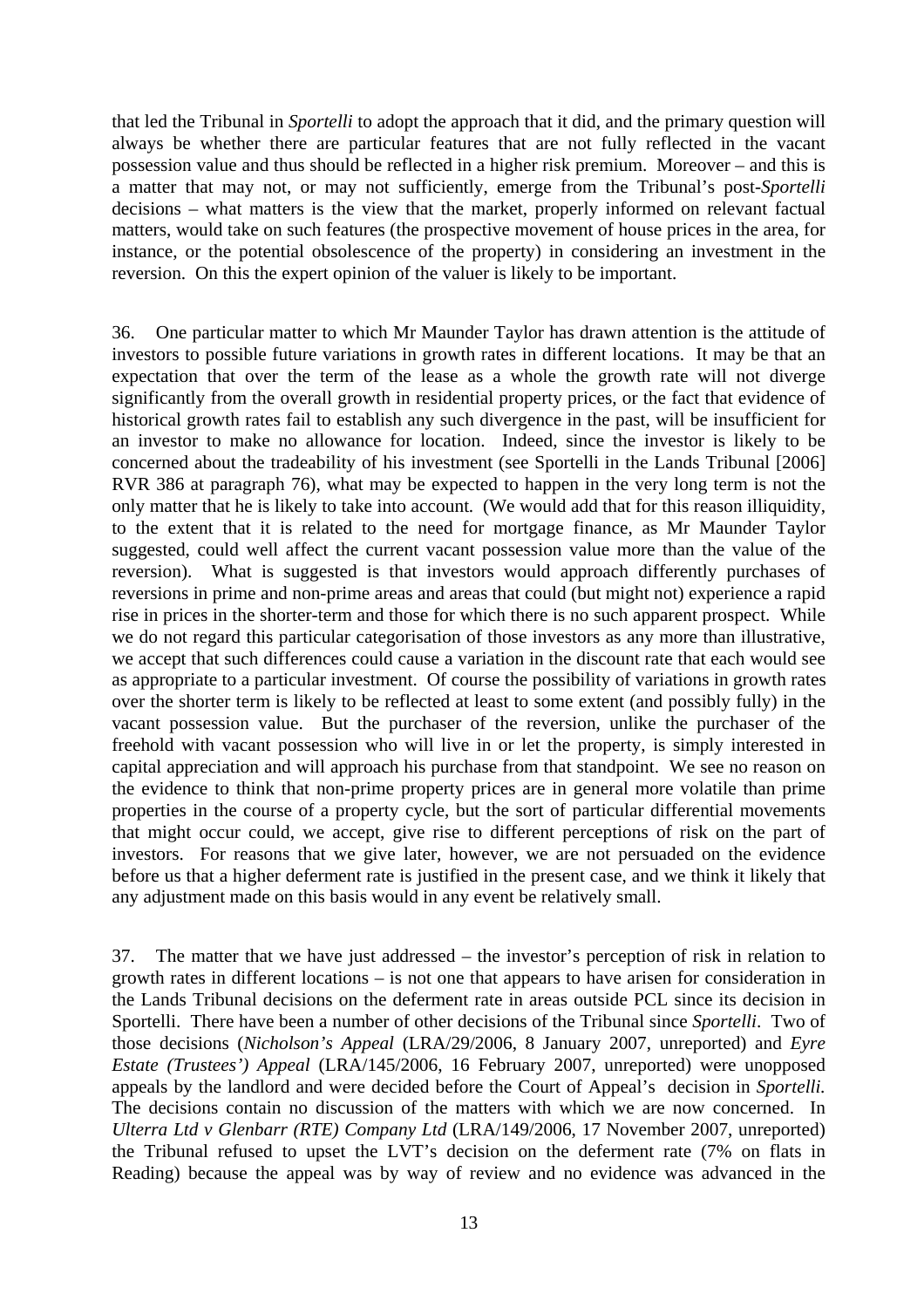appeal. In three other decisions, on appeals conducted by rehearing, *Hildron Finance Ltd v Greenhill Hampstead Ltd* (LRA/120/2006, 10 January 2008, unreported), *Daejan Investments Ltd v The Holt (Freehold) Ltd* (LRA/133/2006, 2 May 2008, unreported) and *Lippe Cik v Chavda* (LRA/111/2007, 7 August 2008, unreported) location and obsolescence were matters considered.

38. *Hildron Finance* concerned a block of flats in Hampstead, at the northern end of the Fitzjohn/Netherhall Conservation Area, described by the Tribunal as a prime residential area (although it concluded at paragraph 33 that, for the purposes of applying the *Sportelli*  guidance, the appeal property was to be taken as falling outside the PCL). The property had been built in the early 1930s. It was of multi-storey construction but, because of the sloping site, parts were on three storeys and parts on five. The property was generally of solid construction, although the top floor accommodation was contained within a timber framed mansard roof, with brick-built cross walls. There were a number of entrance halls/staircase areas serving different parts of the block. The Tribunal concluded (paragraph 35) that, to the extent that the flats were (as Mr Maunder Taylor, giving evidence for the nominee purchaser, had suggested) deficient in design, layout, services, facilities, fittings and finishes, those factors would presumably be reflected in the vacant possession value. It considered that the only factor that might have had a greater effect on value at the end of the lease was the mainly timber construction of the top floors, but it thought that a purchaser would not feel it to be sufficiently significant to justify an increase in the deferment rate.

39. *The Holt* concerned a three-storey block of flats constructed in about 1930 of brick and concrete, standing in communal grounds in Morden. The common parts were described as basic and shabby. The Tribunal concluded (paragraphs 85-87) that the age, physical condition, design and construction of The Holt were factors that were already accounted for in the price of the flats. The price paid by owner occupiers was fairly representative of the reversionary vacant possession value since the investor would not necessarily have a materially different time horizon for holding his investment; and if, as Mr Maunder Taylor had suggested, the hypothetical investor held the investment for the long term, any increase in the risk premium to allow for the investor's exposure to deterioration and obsolescence would be offset by a reduced exposure to the volatility and illiquidity of the property market.

40. In *Lippe Cik*, which concerned two blocks of 1930s flats in Hounslow, the LVT adopted a deferment rate of 6.5% on the basis of a number of particular factors that it considered to have application. It did not appear that these factors were supported before it in any expert evidence, and beyond identifying the factors the LVT gave no indication as to why it considered that they justified a higher deferment rate (see paragraph 30 of the Lands Tribunal decision). Before the Lands Tribunal there was expert evidence only on the part of the appellant landlord, and this was to the effect that a higher deferment rate was not justified. Of the first of the factors that the LVT had identified the first was the location of the property. The Lands Tribunal said (paragraph 31) that the mere fact of location did not self-evidently affect the deferment rate. Since the evidence before it did not show that growth rates were lower or that volatility was greater for flats in the particular outer London location than in the PCL area there was no justification for taking a higher deferment rate. Other factors (continuing litigation between landlord and tenants about services and charges, "very poor tenants", the poor external condition of the premises, traffic on the A3006 Bath Road and a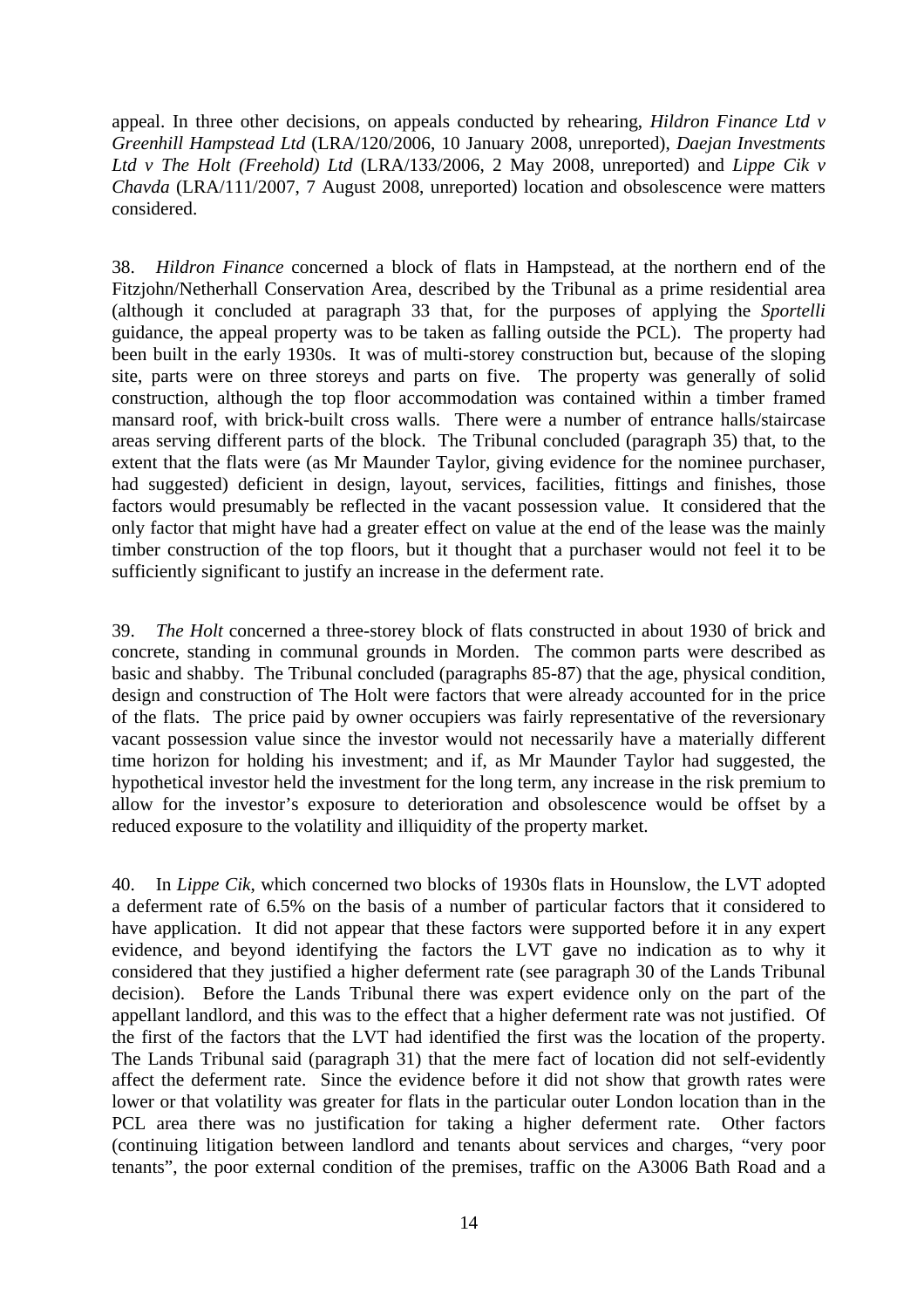flanking access road and aircraft noise) appeared to the Lands Tribunal to be pre-eminently matters that would be fully reflected in the vacant possession value.

41. We accept Mr Shapiro's criticisms of Mr Maunder Taylor's suggestion that, for deferment rate purposes, a building is obsolete when it is worth more as a redevelopment site than as a standing house. Assuming the existing building represents the most valuable use of the property at the valuation date, the deferment rate is applied to the value of the existing building. If there is a possibility that the reversion will be to a higher (site) value, it seems to us that this would make the investment more, not less attractive and thus reduce the appropriate deferment rate. Mr Maunder Taylor made broadly the same point in *Hildron* as he has in this appeal. The Tribunal in that case rejected it on the basis that "obsolescence is concerned with the risk that a building will decline, not that the value for another purpose will increase." We see no reason on the evidence before us to disagree with that conclusion.

42. Having considered the further evidence and submissions that we asked for, we do not think that the cases decided under section 9(1) of the 1967 Act suggest that a particular approach to obsolescence or deterioration is appropriate in 1993 Act valuations. Of the four cases to which such evidence and submissions were addressed, it was only to *Farr v Millersons* that the appellant sought to attach any real weight. But the three-stage approach there referred to and the different treatment recognised for houses with varying prospective economic lives were not the subject of express decision. The Tribunal simply noted established valuation practices that had grown up in these respects, and the appropriateness of them was not a matter of disagreement between the parties. The difference between valuing the ultimate reversion separately and not so valuing it would in most instances have been extremely small in view of the values involved, the deferment period and the higher deferment rates then taken; and the perception of valuers, to which Mr Shapiro referred, that after 60 years the YP in perpetuity multiplied by the rent payable was equal to or greater than the YP for the term plus reversion to full rental value, would have conditioned the approach. While the review of the section 9(1) decisions was helpful, in the result we do not see that any assistance is to be derived from them, nor, we would add, do we see any inconsistency between *Sportelli* and the way in which section 9(1) valuations are at present carried out.

43. As far as the present case is concerned we see no reason to conclude that the risks arising from obsolescence are such as to justify an increase in the deferment rate. The property has no particular features that would in our view differentiate it in this respect from the generality of properties.

44. We derive no assistance from the inadequately quantified and inconclusive survey of valuers that Mr Maunder Taylor carried out, nor from the fact, if it is indeed the case, that in a very few instances LVTs may not have followed the *Sportelli* guidance, nor from the other matters adduced by Mr Maunder Taylor in support of his contention that such guidance was wrong. We can see no reason at all why he should feel compelled, as he says he does, by reasons of professional conduct, to continue to advance valuations that are in conflict with the *Sportelli* guidance. Indeed it would seem to us contrary to a proper professional approach to do so, given the role of such guidance as recognised by the Court of Appeal. We have derived very limited assistance from his evidence because it was directed more as a challenge to that guidance than to its application.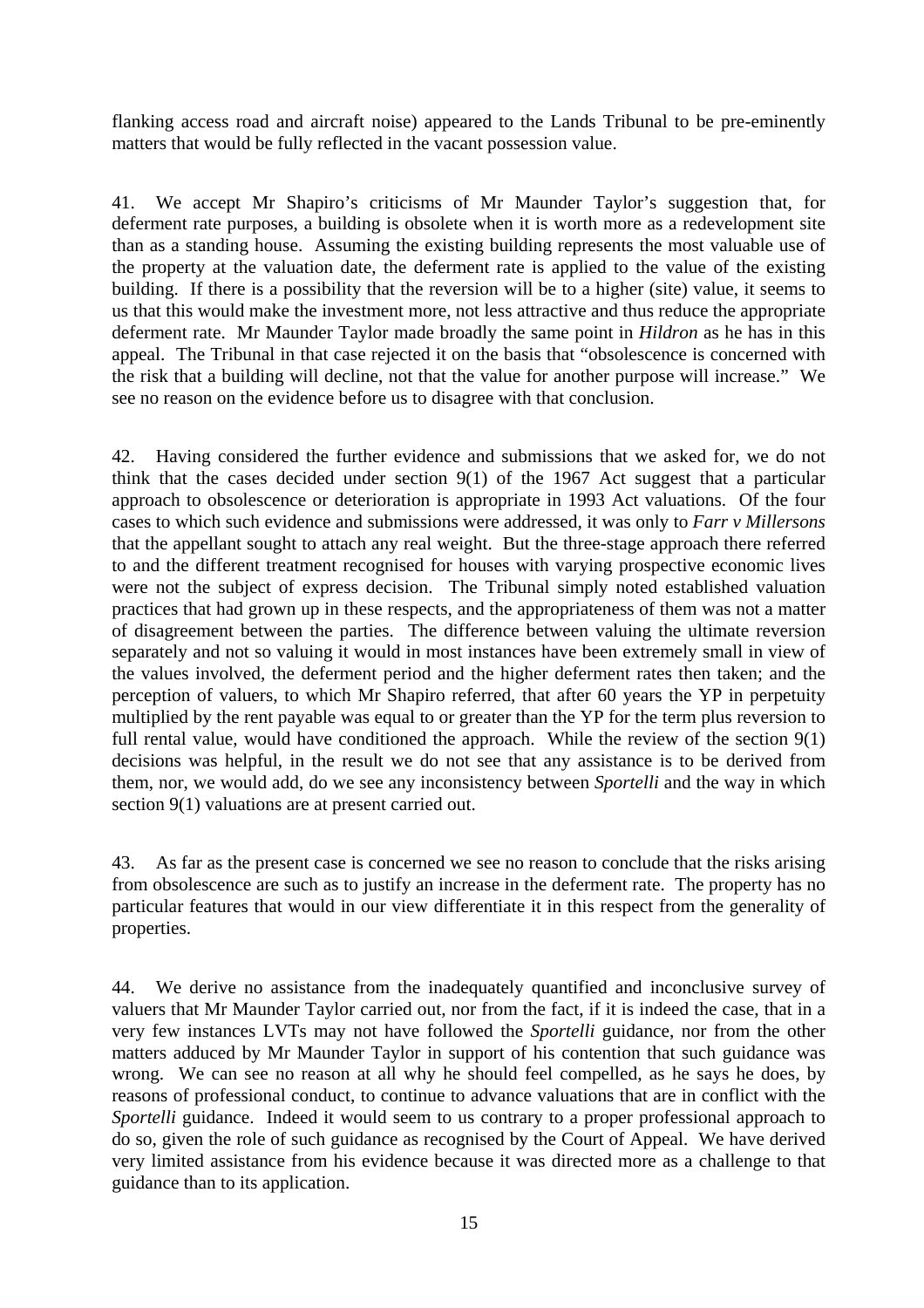45. We note moreover the occasions when Mr Maunder Taylor, acting for landlords, has supported the application of a *Sportelli* rate before LVTs. He produced some extracts from copies of the reports and submissions that he had submitted on those occasions. In the case of 8 Wetherby Place he was quite clearly expressing an expert opinion in favour of the application of a *Sportelli* rate and seeking to distinguish those cases in which he had argued for a higher rate. In two other cases he had applied *Sportelli* rates in the evidence that he had given. When acting as advocate he had advanced arguments in favour of the application of *Sportelli* rates. The format of his reports and submissions was basically the same. Each was entitled either "Expert witness report of" or "Statement of submission" of "B R Maunder Taylor, FRICS, MAE. Specialist field: Chartered Surveyor and property valuer". While Mr Maunder Taylor is correct in pointing out the different roles of advocate and expert witness, the fact is that, when acting for landlords, he presents both evidence and submissions when holding himself out as a specialist valuer and is willing to accept instructions to apply *Sportelli* rates, supporting them as necessary (as in 8 Wetherby Place) with an expression of expert opinion.

46. In the present case there is not before us any factual evidence (for instance the historic growth rates in London boroughs) which in our view supports a higher deferment rate for a property such as this. To the extent that we are asked to determine a higher rate in the light of the considerations set out in paragraph 36 above simply on the basis of Mr Maunder Taylor's expression of opinion we decline to do so. In view of what we have just said, we do not think that it would be right to attach such weight to his opinion as to make it decisive. We are not satisfied, as we have said, that there is any justification for an adjustment to the deferment rate in respect of obsolescence. We therefore uphold the LVT's determination of a rate of 5%.

## **Hope Value**

47. In *Sportelli* the House of Lords (Lord Hoffman dissenting) concluded that hope value can be taken into account under paragraph 3 of Schedule 6, in so far as it is attributable to the possibility of non-participating tenants wishing to obtain new leases of their flats in the openmarket (and not as of right under Chapter II of Part I of the 1993 Act). In *Sportelli* in the Lands Tribunal at paragraph 112 the conclusion was reached ("convincingly" per Lord Neuberger of Abbotsbury in the House of Lords at paragraph 69) that it was appropriate to allow for hope value by applying a lump sum to the value of the reversion prior to the statutory marriage value apportionment.

48. In his supplemental report, Mr Maunder Taylor said that on the basis of the calculation of a deferment rate of 8% (not reflecting hope value) for which he had argued, there should be an addition for the two non-participating flats of separately calculated hope value at 5% of marriage value. His valuation is at Appendix 1. He said that he had been instructed, following the House of Lords judgment, to review Lands Tribunal decisions where hope value had been either considered or determined, and to comment on whether it was apparent that any valuation principles had been established. He had also been asked to give evidence as to how a typical investor in the real-world marketplace factored hope value into the price he would be prepared to pay for ground rent investments, and to give examples of sales of the reversions of non-participating flats to arms-length investors by nominee purchasers in enfranchisement cases.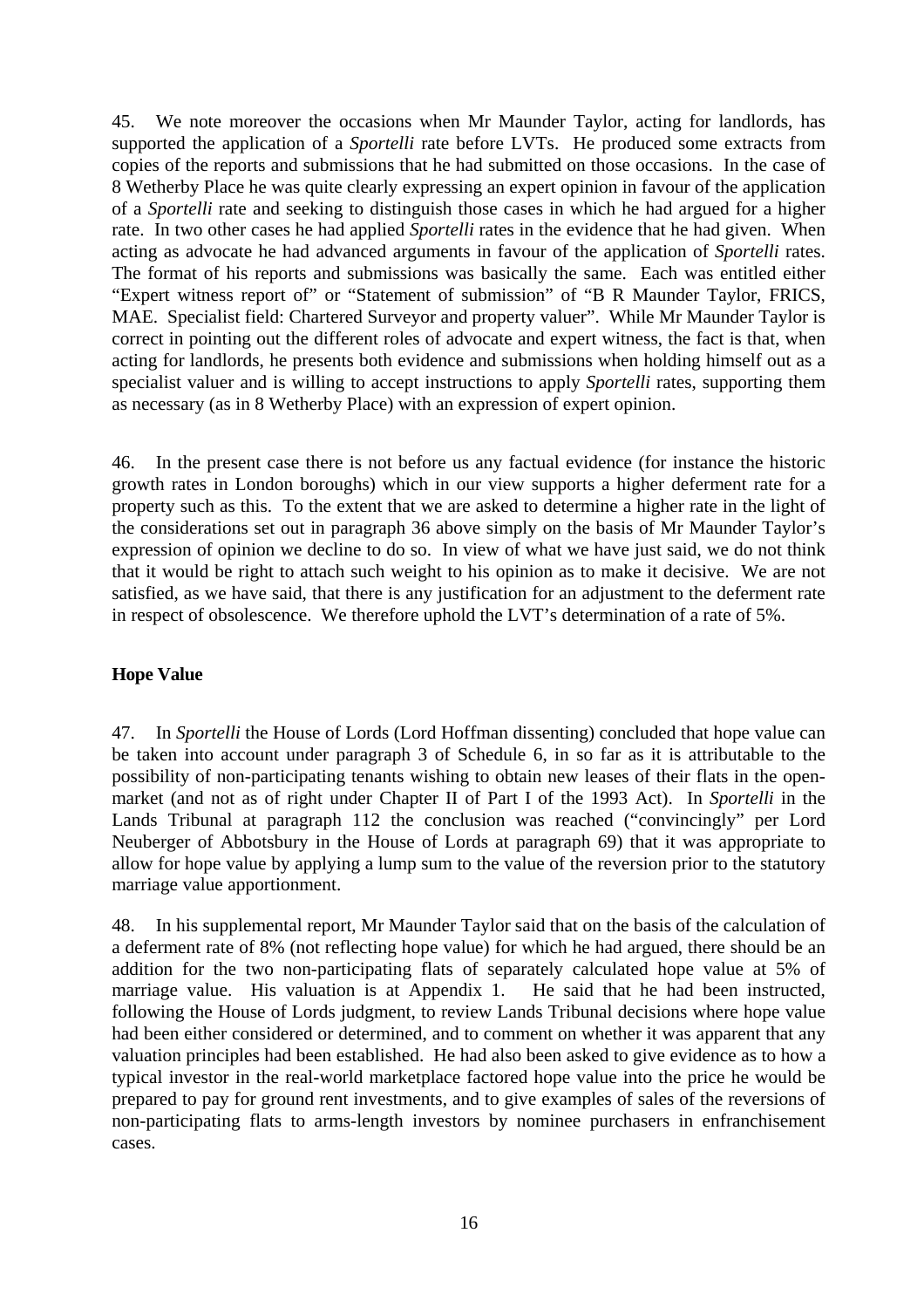49. The Lands Tribunal decisions in which the question of hope value had been considered were: *Becker Properties v Garden Court NW8 Property Company Limited* [1998] 1 EGLR 121, which accepted the possibility of hope value in principle, but concluded on the facts that the particularly long (over 80 years) unexpired term of the non-participating flats meant that the purchaser of a reversion would pay nothing extra for the expectation of being able to grant extended leases. *Maryland Estates v Campana Court Limited* (LRA/21/2000, 10 April 2001) (Unreported) which held that a 69 year term was too remote for hope value to be added to a premium otherwise determined. *Shulem B Association Limited's Appeal* [2001] 1 EGLR 105 found hope value at 15% of marriage value (applied to non-participating flats only) with 60.75 years unexpired. In that appeal, where the lessee was not represented, Mr Maunder Taylor said that the opinions expressed by Mr Shapiro (who was acting for the freeholder) were based upon a purchase by one of his clients in 1994 of a block of 34 maisonettes in Loughton, Essex. He said that he thought that this was the same block as the one upon which he had been instructed by the current freeholders to prepare a valuation in July 2008. Land Registry records and information from managing agents indicated the rate at which investors' hope of selling lease extensions have turned into reality in the intervening period. The data indicated an average of around one property per year commencing with the 61 years unexpired in 1994, up to 46 years unexpired in 2008. If this rate were that which an investor could expect in the marketplace generally, then in the case of Royston Court he would anticipate one lease extension over the next 15 years (there being just 2 non-participating flats). However, Mr Maunder Taylor said that in his experience the rate of lease extensions in Loughton was uncharacteristically slow, and he would normally expect an investor to anticipate a faster rate.

50. He said that, as was evident from paragraph 22 of the *Shulem B* decision, Mr Shapiro's valuation of the term and reversion and the hope value element demonstrated hope value at 13.81% of marriage value. However, those calculations were directly and proportionately dependent upon the deferment rate that was employed. The calculations, he said, would be unrecognisably different if a 5% deferment rate were substituted. Indeed, the Member, N J Rose FRICS, recorded at paragraph 23, that "Mr Shapiro accepted that an alternative method of reflecting hope value would be to reduce the yield…in order to arrive at a similar result to that which he had calculated, it would be necessary to reduce the yield in the whole calculation from 9% to 6%."

51. In *Blendcrown Limited v The Church Commissioners for England* [2004] 1 EGLR 143, which related to a block of 80 flats where 15 were non-participating (and represented 17.2% of the aggregate value), hope value was determined at 5% of marriage value on non-participating flats only with 46.5 years unexpired. In that case, Mr Maunder Taylor had argued that investors would pay hope value only if they were satisfied that there would be long lease applications in the reasonably near future, and he reflected hope value in his yield, saying that a specific addition was not justified on the evidence. He pointed to the conclusions of the Member (P H Clarke FRICS), where he said (at paragraph 77):

"77 ….hope value is by its nature speculative, uncertain and incapable of precise assessment. It is the value now with the chance of a future payment..."

and continued at paragraph 79: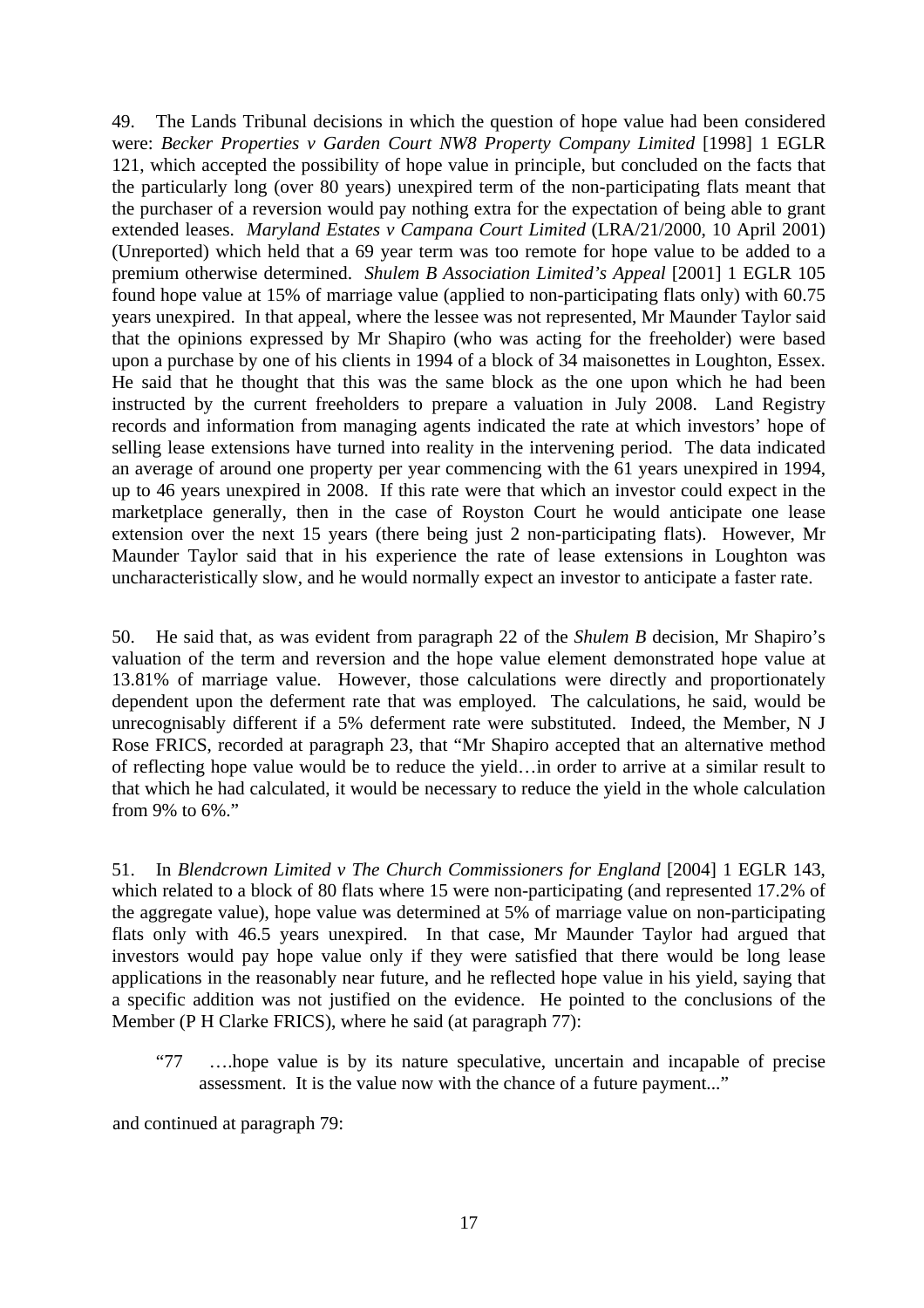"79 As to the amount of this value, precision is impossible. I cannot accept Mr Maunder Taylor's view that it is included in the yield of 7%. If I had accepted a 6% yield then I might have been persuaded that this yield is low enough to reflect an element of hope value. A yield of 7% is, however, too high for it to reflect more than investment value. There should be a separate addition for hope value. Mr Ford [the respondent freeholder's expert] said that an investor would pay 25% of the potential marriage value, representing the hope of the prospect of extracting marriage value by lease extensions in the short to medium term. I agree with Mr Ford's approach but think that 25% is too optimistic in the circumstances of this case. In my view, a purchaser, although including hope value in his price, would have been more cautious and attributed only 5% of the possible marriage value of the non-participating flats as hope value."

52. The decision in *Tyndale & Others v Kingsgarn Limited* (LRA/1/2002, 17 July 2002) (Unreported) also found, Mr Maunder Taylor said, 5% of marriage value and in that instance there were 63 years unexpired on the non-participating flats. He referred also to other cases, and concluded that, in the round, an analysis of all of them failed to establish any certain valuation principles. However, he said that they did suggest that there was a cut off point at which the unexpired term of the lease was too remote for investors to attribute any additional value; any addition for hope value where it was justified was less than 50% of the marriage value to which a landlord was entitled, and it must be accepted that the quantum of hope value for non-participating flats was not a certain calculation based upon a known income at a definite point in time.

53. Mr Maunder Taylor said that the typical ground-rent investor in the marketplace understood that, where the unexpired term was very long, his return would be almost exclusively income with no prospect of capital growth or profit within the foreseeable future. Conversely, where the unexpired term was short, he would regard income in nominal terms and would anticipate that virtually all of his return would be in the form of either capital growth or capital profit. On this basis, he said, it was clear that hope value was not something that would be applicable irrespective of the unexpired length of the term, and that view was also supported by the House of Lords judgment in *Sportelli* (paragraph 63), and an observation in *Arbib*  (*Arbib v Earl Cadogan* [2005] 3 EGLR 139) at paragraph 169. It was his professional opinion, based upon these analyses, that hope value was of rapidly diminishing interest below an unexpired term of 35 years, and would also be of no interest to the investor where that term is over 80 years.

54. He also said that in his view, as with the arguments relating to deferment rate, an investor would view the PCL market differently to other locations in terms of hope value. In PCL there was a ready market for relatively short leases (less than the 35-40 years, as noted in paragraph 63 of the House of Lords judgment in *Sportelli*), whereas, in the suburbs and elsewhere, it was comparatively rare to find unexpired leases as short as this. Thus the expectation of investors in the suburbs was that lessees probably would seek lease extensions, and in most cases before the lease fell below 50 years unexpired. Hence, in his opinion, there would be more interest from an investor in an investment such as Royston Court (and hence more hope value) than in a PCL flat with the same unexpired term.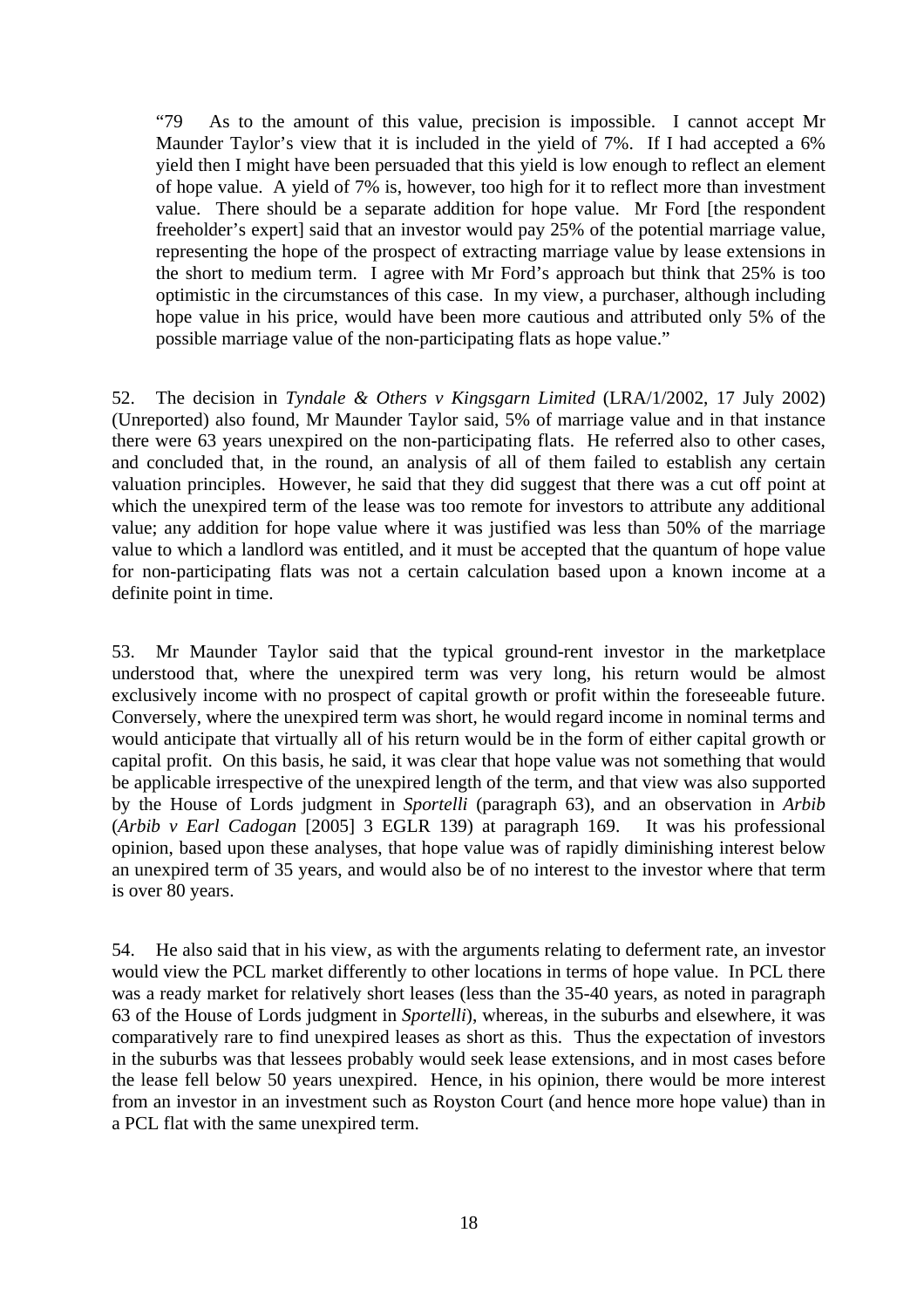55. Mr Maunder Taylor said that the term and reversion method of valuation is a tool used by valuers to arrive at a value for a given property after analysing and adjusting comparable transactions. That was not, in his experience, how an investor worked. In the no-Act world, whilst he could put a value on ground rent income because the amount and term were known, assessment of capital growth or gain could only be by way of intuitive judgement. For instance, there was no certainty as to whether (if at all) he would be able to sell a lease extension to non-participants, buy out the lessee or successfully pursue forfeiture action. It was, of course, the very action of the participating tenants that made them the most likely to seek early lease extensions, and the non-participating tenants who were the least likely to. Thus, he said, insofar as the investor's offer reflected hope value, that value would be directed far more to the participating tenants and less towards the non-participants.

56. Mr Maunder Taylor said that in his opinion, in valuation terms, hope value and deferment rate were inextricably linked, with one being dependent upon the other. They were merely different labels for two parts of the same figure: the prospect of capital growth or gain. He said that this view was supported by the Tribunal's findings in *Shulem B* and *Blendcrown*, as well as in his analysis of market results. In general terms, outside the PCL area, investors would not make a purchase at a 5% deferment rate plus something extra for hope value. In this case, not only would an investor not contemplate purchasing the freehold reversion at a 5% deferment rate, but also there was no margin out of what he would pay for the prospects of capital growth unless the deferment rate were lifted to a much higher level – as was considered in *Shulem B.* Quantifying hope value as a separate figure was a product of the way in which valuations under the Act had developed, and the exercise was particularly difficult in the hypothetical no-Act world marketplace. He said that it seemed to him that the consequence of the House of Lords judgment in *Sportelli* was that it was accepted that the investor paid hope value:

- a. in respect of participating flats as part of the marriage value (with it therefore being excluded from the term and reversion calculation), and
- b. for the non-participating flats, it being now recognised that hope value is payable and, there no longer being an assumption that the purchaser is only investing for the reversion, with the valuation principles having changed.

57. In summary, Mr Maunder Taylor said that it was his opinion that the Royston Court valuation should be calculated at an 8% deferment rate (not reflecting hope value), with an addition for the non-participating flats of separately calculated hope value at 5% of marriage value.

58. Mr Shapiro produced a revised valuation showing an adjusted premium of £45,482 (Appendix 2). He said that he had not amended any of the constituent parts of the LVT's valuation, other than to include hope value at 20%. In his view, there was no reason to depart from the opinions that he had expressed before the Tribunal when he given evidence for the tenant in *Shulem B*. There, he had argued for 25% of marriage value, but he acknowledged that the Tribunal decided that that was too much and determined hope value on the nonparticipating flat at 15%. In his report to the Tribunal in that case he had said: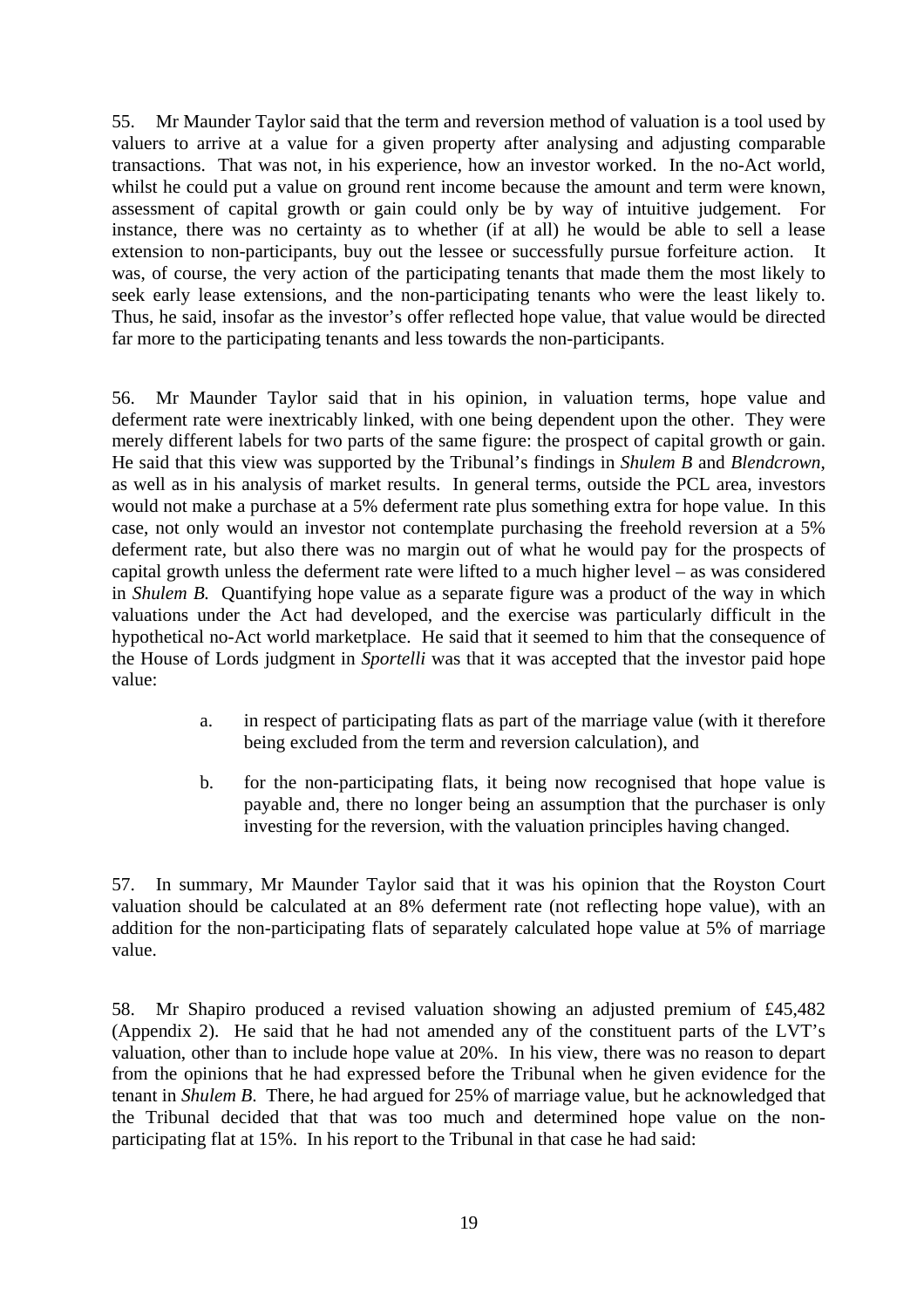"7.5.1 With regard to the non-participating flat, the price to be paid to the freeholder is the price at which the property would sell in the open market. I believe that this price is made up of the term and reversion together with the expectation of a sale of a lease extension, i.e. hope value. The need for a lease extension is clearly demonstrated by the market and hence the transactions relating to numbers 11 and 26 Westmere Drive. Even if there is a market for a lease of 60.75 years, the market conditions for this lease will become increasingly difficult as the lease reduces in length…. In 1994 my client paid approximately 13.81% of the marriage value as hope value. This was shortly after the 1993 Act was passed and the level of premium which would be determined or agreed was therefore uncertain as was the potential level of activity. The position is now much more certain and hence I believe that a purchaser in the market for the investment today would pay a higher share of marriage value to reflect this future gain. In my opinion, in a lease which is wasting as rapidly as this one, the amount which an investor would pay in the market for the investment would be the investment value plus half of the marriage value.

7.5.2 It will be appreciated from the above that if the non-participating lessee was to require a lease extension immediately then the freeholder will have almost doubled his money. If the lease extension is not required for some time then the underlying increase in value will be even greater, because the term of the lease will be shorter and the values will be greater."

He went on to produce his valuation, and concluded:

"7.5.2.1 An alternative way of reflecting hope value would be to reduce the yield. The Leasehold Valuation Tribunal believe that this could be done by reducing the yield from 13% to 11%. On their calculation the collective enfranchisement price was therefore £14,057. If the yield had been 13% the price would have been £13,792 and therefore the additional price for the hope value was calculated at £265. In view of the fact that half the marriage value in one flat on the Tribunal's figures was £2,194, this is an unrealistic assessment, therefore the yield differential is insufficient. In order to arrive at a similar result to that which I have calculated it would be necessary to reduce the yield in the whole calculation from 9% to 6%."

59. Mr Shapiro said that he was aware that the Tribunal has adopted different percentages in other decisions, and he accepted that there could be no hard and fast rule as to the appropriate amount. However, he said he could not accept the LVT's decision in *Gesso Properties (BVI) Ltd v SCMLLA Ltd* (LRA/13/2003, 1 March 2004) (Unreported), as such a figure (5%) was only a nominal addition which was within normal valuation tolerances and would thus be incapable of being assessed as a separate number from any analysis of sales. Clearly, he said, the percentage must be less than 50% because a purchaser in the market would require a profit to allow for the possibility that the lessees might seek to obtain extensions immediately after purchase. However, the hypothetical purchaser did have to cover his costs of acquisition and allow for risks together with interest on capital until such time as extensions were sought. Thus, the percentage did have to be significant and, for the reasons that he gave, he considered that 5% was not significant. In his view, although it could not be supported by any further evidence, 20% of marriage value was an appropriate figure to adopt.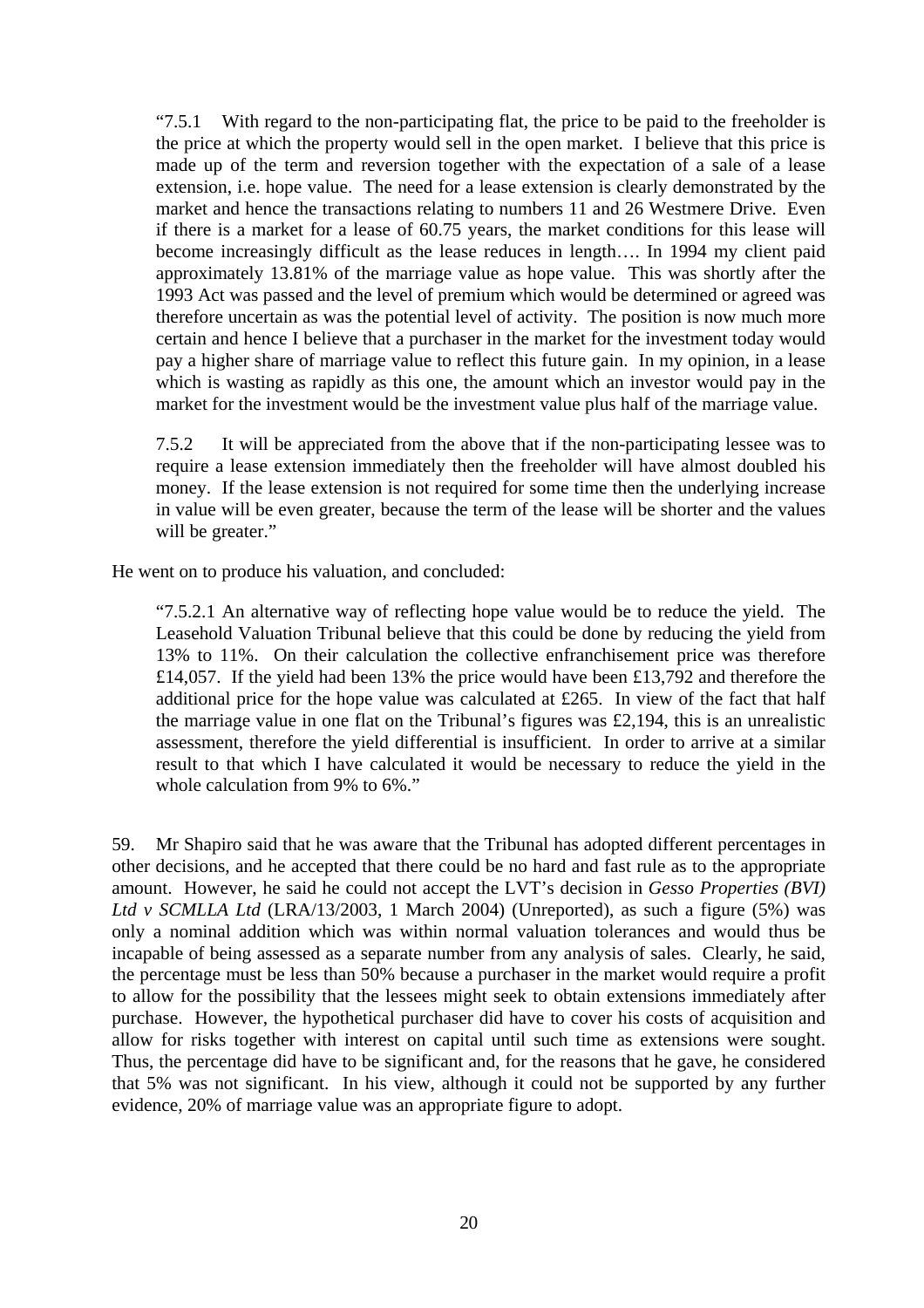60. In cross-examination Mr Shapiro accepted that where tenants were not participating in the collective enfranchisement that was an indication that they were not, at that time, interested in claiming lease extensions. However, he said that what was relevant was the expectation that at some time in the future, often at the point the lessee decided that he wished to sell, he would decide to apply for extension. He said that, in his experience, it was not normal for investment purchasers to make inquiries of non-participating tenants. They would apply their experience in assessing how many and how often such applications could be anticipated.

61. Mr Radevsky submitted, in the light of the preference as to the treatment of hope value on non-participating flats expressed by Lord Neuberger at paragraph 69 of the House of Lords judgment in *Sportelli*, that the Tribunal should prefer Mr Shapiro's 20% of marriage value as the bare minimum of lessees were participating, thereby keeping marriage value low. Mr Maunder Taylor's argument for 5% based largely on *Blendcrown* was, he said, self defeating. In that case there were two important factors to be considered: the relatively short unexpired terms and the proportion of non-participating flats (representing 17.2% of the aggregate value). In the present case there was a much longer period during which the anticipated marriage value would rise and the proportion of participating flats was 50% both in terms of number and value. Accordingly, it stood to reason that the that the hope value to be applied here must be more than the 5% determined in that case and sought here by Mr Maunder Taylor. Furthermore Mr Maunder Taylor's 5% was even smaller than the figures that he used to advise his clients in two of the properties that he had referred to in his evidence: Avon Terrace and Broomfield Avenue.

62. Both experts relied upon previous decisions of the Lands Tribunal that had taken hope value at between 5% and 20% of marriage value, with Mr Shapiro considering the upper level to be appropriate, and Mr Maunder Taylor opting for the lowest figure. Considerable care needs to be exercised before any weight is attached to specific percentages adopted in other cases both for the reasons expressed by the Member in *Blendcrown*, (see the passages reproduced at paragraph 51 above) and because, in the light of *Sportelli*, the correct approach now is to approach hope value and the deferment quite separately. Hope value is not a matter to be taken into account in the deferment rate, and the deferment rate has no influence on what the appropriate allowance for hope value should be.

63. There are in our judgment two particular valuation matters to be borne in mind in the determination of hope value. Firstly, it is likely to be greater if the proportion of nonparticipating flats is relatively large. Secondly, it will be lower if the unexpired terms are particularly long. In the present case the unexpired terms of the leases are 65.37 years and 50% of the lessees are non-participators. Taking all matters into account, and bearing in mind the essentially speculative nature of hope value, we conclude that hope value in this case may be expressed as 10% of marriage value. The Tribunal's valuation is at Appendix 3.

## **Summary**

64. The two issues are determined as follows: deferment rate 5%; hope value relating to the non-participating flats 10% of marriage value. The price to be paid for the enfranchisement is £42,883.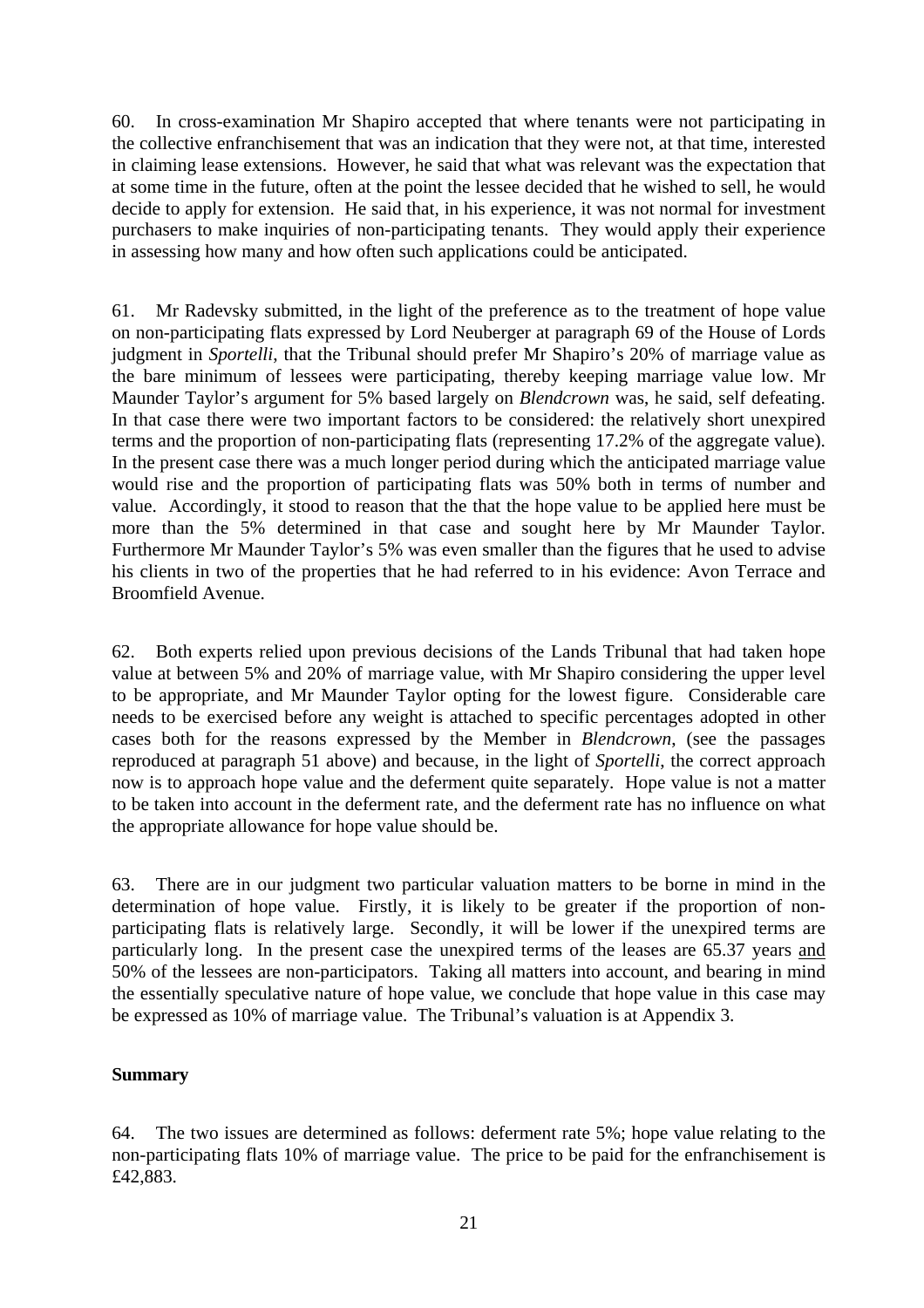Dated 7 September 2009

George Bartlett QC, President

Paul Francis FRICS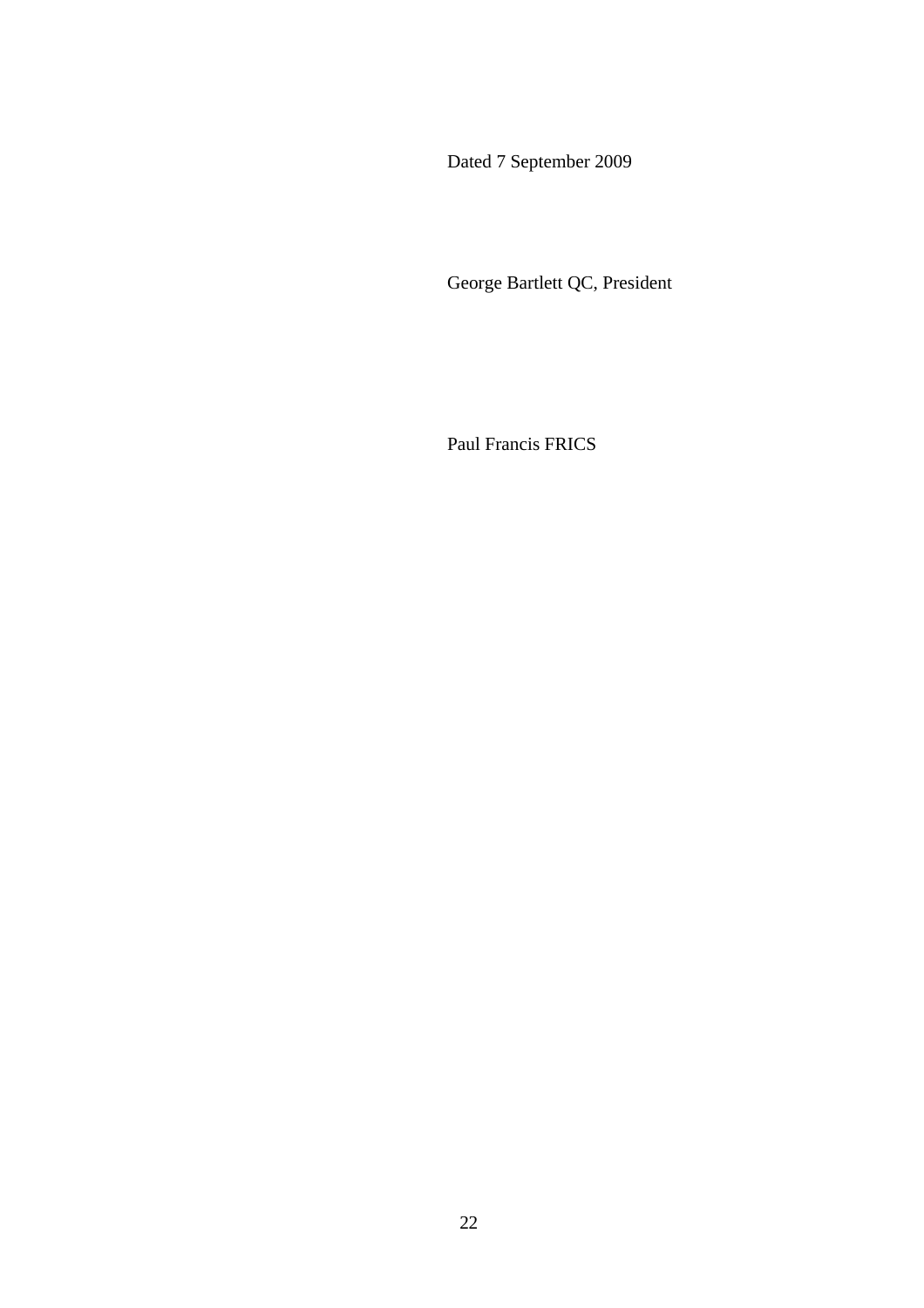#### **Appellant's valuation**

Report of: B R Maunder Taylor, FRICS, MAE<br>Specialist Field: Chartered Surveyor and Property Va Chartered Surveyor and Property Valuer On behalf of: Amanda Jane Culley (Applicant) Prepared for: The Lands Tribunal

Four flats each leased for 99 years from 24 June 1972 Flat 6 at a fixed ground rent of £25 p.a. Flat 5 pays £25/£50/£75 p.a. rising every 33 years Flats 7 & 8 each pay £20/£35/£50 p.a. rising every 33 years Flats 7/8 participating Flats 5 & 8 with one bedroom, Flats 6 and 7 with two bedrooms Valuation Date: 8 February 2006 Capitalisation rate determined: 7% p .a. Values determined 2-beds: long lease £160,000 each; existing lease £139,200 each 1-bed: long lease £145,000 each; existing lease £126,150 each

| Paragraph $2(1)(a)$ : the value of the landlord(s) interest in |            |         |
|----------------------------------------------------------------|------------|---------|
| the premises as determined in accordance with                  |            |         |
| Paragraph 3                                                    |            |         |
| PARTICIPATING FLATS 7 AND 8                                    |            |         |
| Rent value determined                                          |            | £1,030  |
| Reversion to £160,000 + £145,000                               | £305,000   |         |
| Deferred 65.37 years at 8% p.a.                                | 0.006533   |         |
|                                                                | £1,993     |         |
|                                                                |            | £1,993  |
| Paragraph $2(1)(b)$ : the landlord(s) share @ 50% of the       |            |         |
| marriage value as determined in accordance with                |            |         |
| Paragraph 4.                                                   |            |         |
| Long lease values                                              | £305,000   |         |
| Less                                                           |            |         |
| Value of landlord's current interest as above                  | £3,023)    |         |
| Value of existing leases: $£139,200 + £126,150$                | (E265,350) |         |
| Marriage value                                                 | £36,627    |         |
| 50% of marriage value                                          |            | £18,314 |
| Paragraph $2(1)(a)$ : the value of the landlord(s) interest in |            |         |
| the premises as determined in accordance with                  |            |         |
| Paragraph 3                                                    |            |         |
| NON-PARTICIPATING FLATS 5 AND 6                                |            |         |
| Rent value determined                                          |            | £1,095  |
| Reversion to £160,000 + £145,000                               | £ 305,000  |         |
| Deferred 65.37 years at 8% p.a.                                | 0.006533   |         |
|                                                                | £<br>1,993 | £1,993  |
|                                                                |            |         |
| Hope Value calculated at 5% of marriage value.                 |            |         |
|                                                                |            |         |
| Reversionary value: £160,000 + £145,000                        | £305,000   |         |
| Less value of existing leases :£139,200 + £126,150             | (E265,350) |         |
| Less Value of Landlord's current interest as above:            |            |         |
| Capitalised ground rent                                        | (E 1,095)  |         |
| Value of reversion                                             | 1,993)     |         |
| Marriage value                                                 |            |         |
|                                                                |            |         |
| Hope value at 5% of marriage value                             |            | £1,831  |
|                                                                |            |         |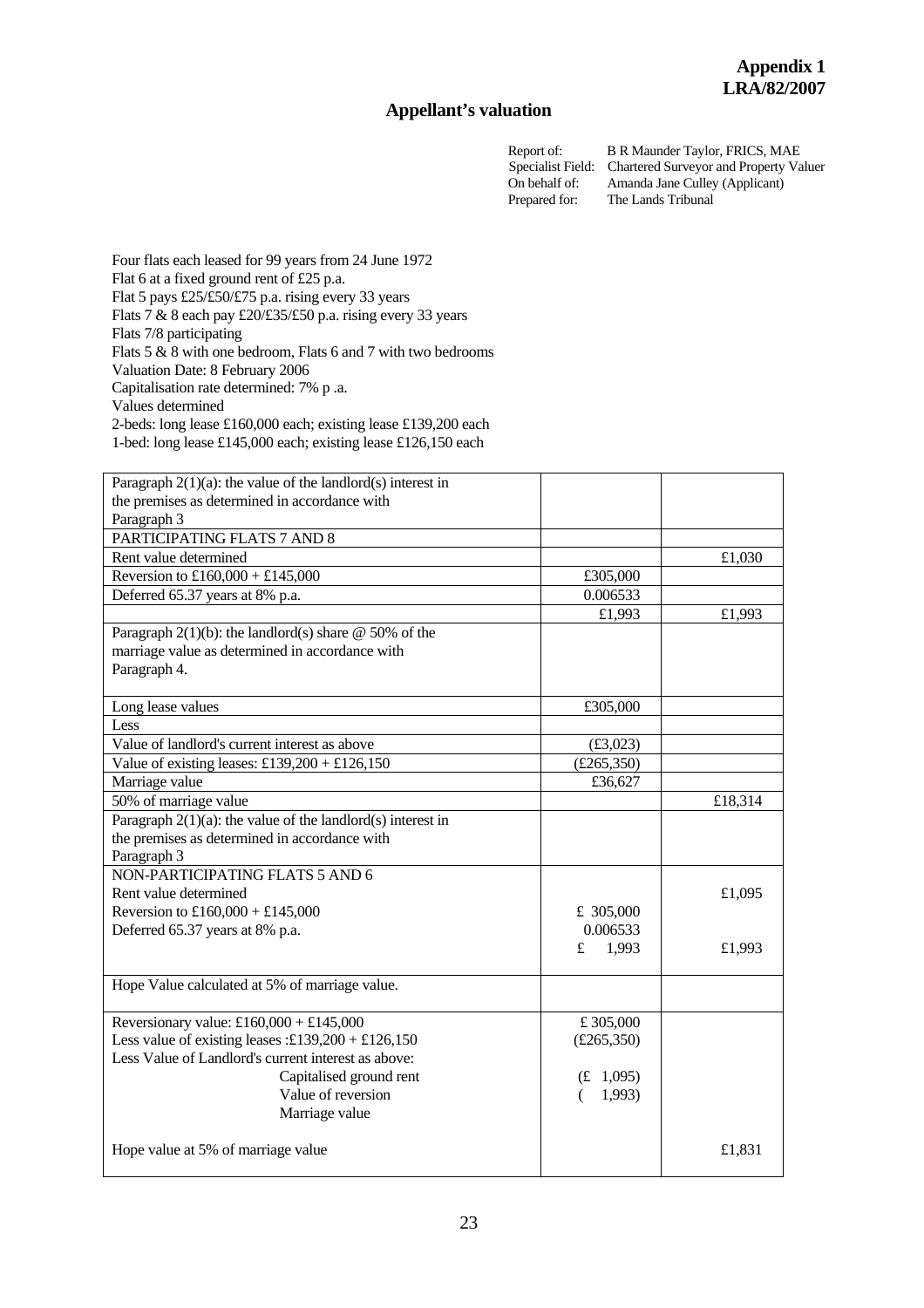| Report of: | B R Maunder Taylor, FRICS, MAE                           |
|------------|----------------------------------------------------------|
|            | Specialist Field: Chartered Surveyor and Property Valuer |
|            | On behalf of: Amanda Jane Culley (Applicant)             |
|            | Prepared for: The Lands Tribunal                         |

| Paragraph $2(l)(b)$ : the landlord(s) share @50% of the                          |         |
|----------------------------------------------------------------------------------|---------|
| marriage value as determined in accordance with                                  |         |
| Paragraph 4.                                                                     |         |
| No marriage value                                                                | £0      |
| Paragraph $2(1)(c)$ : compensation payable to the landlord<br>under Paragraph 5. | £0      |
| TOTAL                                                                            | £26,256 |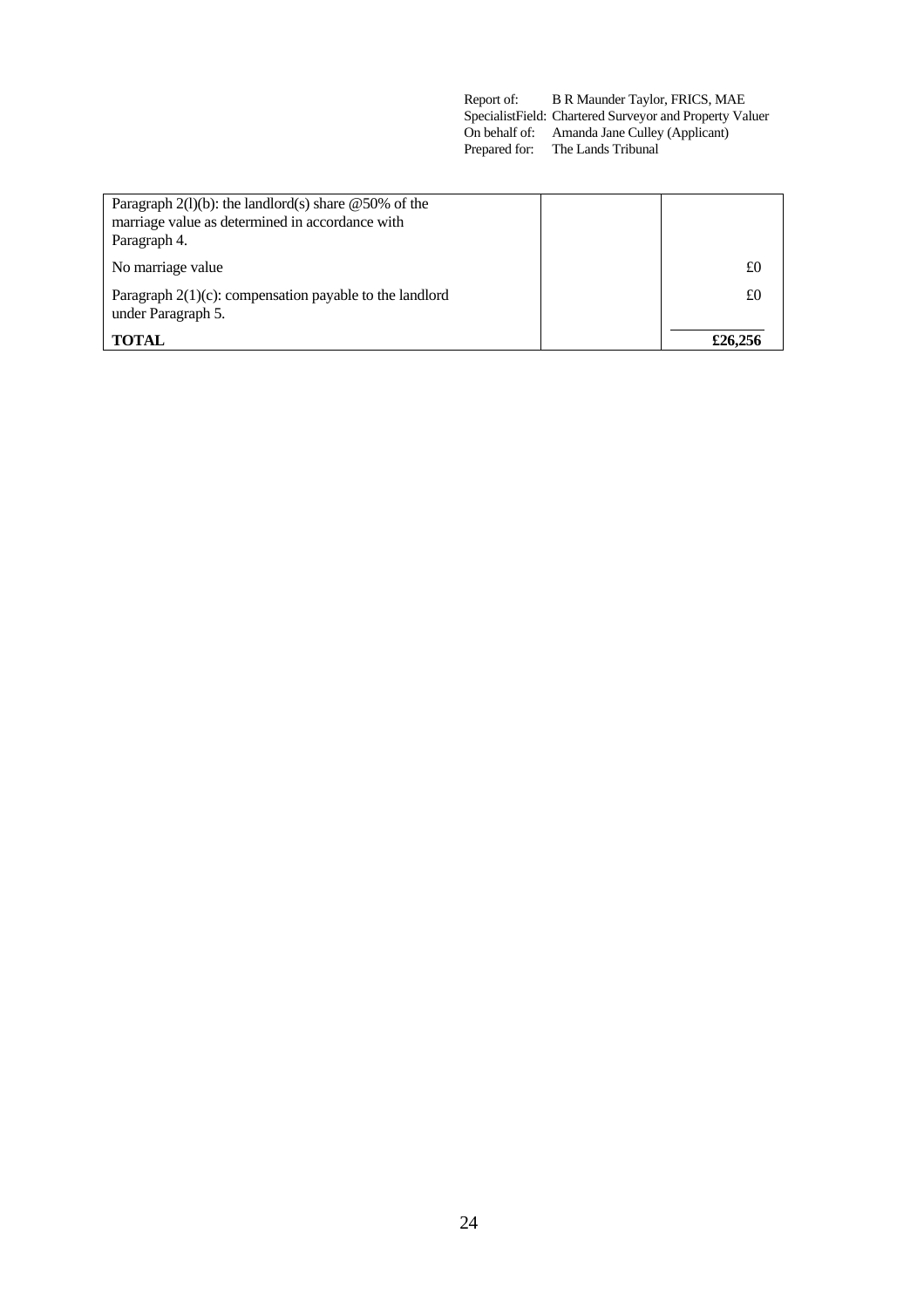## **Respondent's Valuation**

#### **5-8 Royston Court, North View, Eastcote, Middlesex, HA5 1PG**

| <b>INPUT INFORMATION</b>                    |                                 |                       |                          |                     |                     | Extended<br>lease values |           |         |
|---------------------------------------------|---------------------------------|-----------------------|--------------------------|---------------------|---------------------|--------------------------|-----------|---------|
|                                             |                                 | Rent to:              |                          | 25/03/2038<br>32.12 | 23/06/2071<br>33.25 |                          | 65.37 yrs |         |
| <b>Participants</b>                         |                                 |                       |                          |                     |                     |                          |           |         |
| Flat 7                                      | 3R K B/WC                       | 99 yrs from 24/6/1972 |                          | £35.00              | £50.00              | £160,000                 |           |         |
| Flat 8                                      | 2R K B/WC                       | 99 yrs from 24/6/1972 |                          | £35.00              | £50.00              | £145,000                 |           |         |
|                                             |                                 |                       |                          | £70.00              | £100.00             | £305,000                 |           |         |
| <b>Non</b><br><b>Participants</b>           |                                 |                       |                          |                     |                     |                          |           |         |
| Flat 5                                      | 2R K B/WC                       | 99 yrs from 24/6/1972 |                          | £50.00              | £75.00              | £145,000                 |           |         |
| Flat 6                                      | 3R K B/WC                       | 99 yrs from 24/6/1972 |                          | £25.00              | £25.00              | £160,000                 |           |         |
|                                             |                                 |                       |                          | £75.00              | £100.00             | £305,000                 |           |         |
| <b>Valuation Date</b><br>Leases Expire      |                                 |                       | 08/02/2006<br>23/06/2071 |                     |                     |                          |           |         |
| Number of years unexpired                   |                                 |                       | 65.37                    |                     |                     |                          |           |         |
| Capitalisation rate                         |                                 | Term                  | 7.00%                    |                     |                     |                          |           |         |
|                                             |                                 | Reversion             | 5.00%                    |                     |                     |                          |           |         |
| (1) Participating Lessees - Flats 7 & 8     |                                 |                       |                          |                     |                     |                          |           |         |
|                                             |                                 |                       |                          |                     |                     |                          |           |         |
| Value of share of Freehold                  |                                 |                       |                          |                     |                     |                          | £305,000  |         |
| Value of existing lease                     |                                 |                       |                          |                     | 87.00%              | £265,350                 |           |         |
| Value of Freehold current interest          |                                 |                       |                          |                     |                     |                          |           |         |
|                                             | Rent reserved                   |                       |                          |                     |                     |                          |           |         |
|                                             | YP to 1st review                |                       |                          | £70.00              |                     |                          |           |         |
|                                             |                                 |                       |                          | 12.6602             | £886                |                          |           |         |
|                                             | Reversion to                    |                       |                          | £100.00             |                     |                          |           |         |
|                                             | YP to reversion                 |                       | 12.779                   |                     |                     |                          |           |         |
| X                                           | PV of £1 to 2nd review          |                       | 0.1138                   | 1.4541              | £145                |                          |           |         |
|                                             | Reversion to VP value           |                       |                          | £305,000            |                     |                          |           |         |
| X                                           | PV of £1 to Reversion           |                       |                          | 0.0412              | £12,565             | £13,597                  | £278,947  |         |
|                                             |                                 |                       |                          |                     |                     |                          |           |         |
|                                             | <b>Marriage Value</b>           |                       |                          |                     |                     |                          | £26,053   |         |
|                                             |                                 |                       |                          |                     |                     |                          | 50%       |         |
|                                             |                                 |                       |                          |                     |                     |                          | £13,026   |         |
|                                             |                                 |                       |                          |                     |                     |                          | £13,597   | £26,624 |
|                                             | <b>Freehold Price for flats</b> |                       |                          |                     |                     |                          |           |         |
|                                             |                                 |                       |                          |                     |                     |                          |           |         |
| (2) Non Participating Lessees - Flats 5 & 6 |                                 |                       |                          |                     |                     |                          |           |         |

**Value of share of Freehold**  $\pounds 305,000$ 

#### **Value of existing lease** 87.00% **£265,350**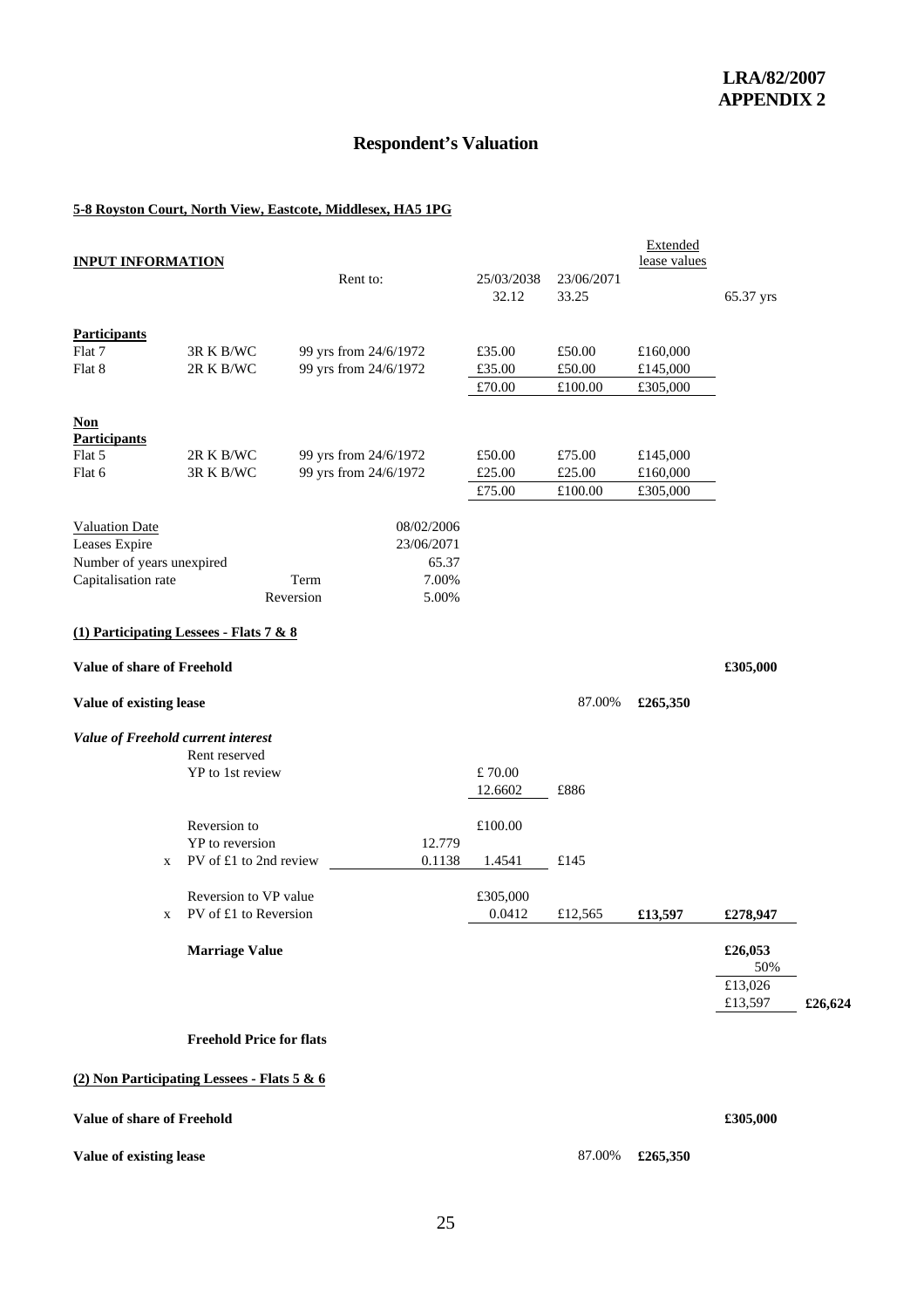#### *Value of Freehold current interest*

|              | Rent reserved          |        | £75.00   |         |         |          |
|--------------|------------------------|--------|----------|---------|---------|----------|
|              | YP to 1st review       |        | 12.6602  | £950    |         |          |
|              | Reversion to           |        | £100.00  |         |         |          |
|              | YP to reversion        | 12.779 |          |         |         |          |
| $\mathbf{X}$ | PV of £1 to 2nd review | 0.1138 | 1.4541   | £145    |         |          |
|              | Reversion to VP value  |        | £305,000 |         |         |          |
| $\mathbf{X}$ | PV of £1 to Reversion  |        | 0.0412   | £12,565 | £13,660 | £279,010 |
|              |                        |        |          |         |         | £25,990  |
|              | <b>Hope Value</b>      |        |          |         |         | 20%      |

 $£ 5,198$ 

£13,660 **£18,858** 

**£45,482**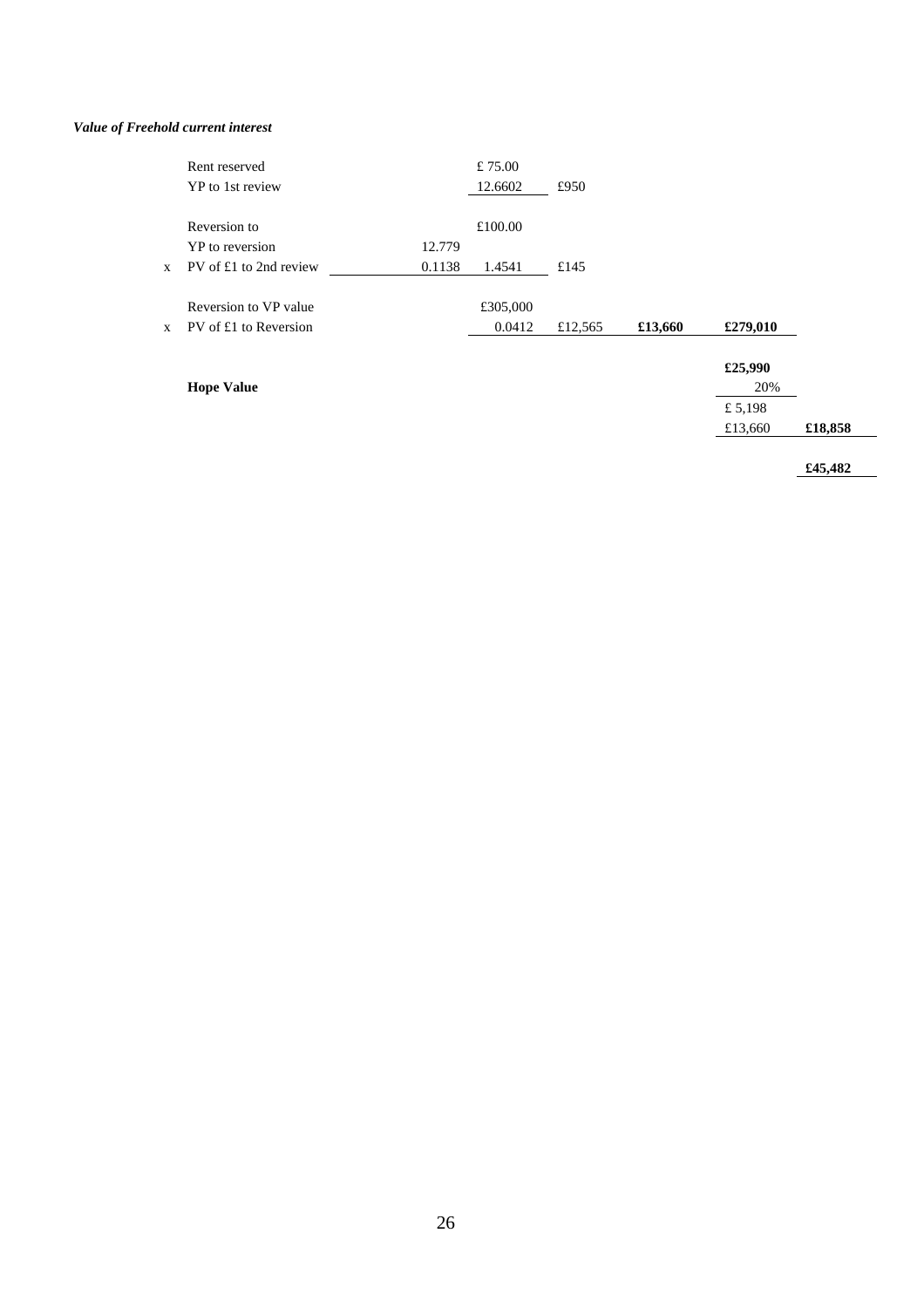# **Lands Tribunal's Valuation**

#### **5-8 Royston Court, North View, Eastcote, Middlesex, HA5 1PG**

| <b>INPUT INFORMATION</b>                         |                                 | Rent to:              |                | 25/03/2038 | 23/06/2071     | Extended<br>lease values |                    |         |
|--------------------------------------------------|---------------------------------|-----------------------|----------------|------------|----------------|--------------------------|--------------------|---------|
|                                                  |                                 |                       |                | 32.12      | 33.25          |                          | 65.37 yrs          |         |
| <b>Participants</b>                              |                                 |                       |                |            |                |                          |                    |         |
| Flat 7                                           | 3R K B/WC                       | 99 yrs from 24/6/1972 |                | £35.00     | £50.00         | £160,000                 |                    |         |
| Flat 8                                           | 2R K B/WC                       | 99 yrs from 24/6/1972 |                | £35.00     | £50.00         | £145,000                 |                    |         |
|                                                  |                                 |                       |                | £70.00     | £100.00        | £305,000                 |                    |         |
| $Non$<br><b>Participants</b>                     |                                 |                       |                |            |                |                          |                    |         |
| Flat 5                                           | 2R K B/WC                       | 99 yrs from 24/6/1972 |                | £50.00     | £75.00         | £145,000                 |                    |         |
| Flat 6                                           | 3R K B/WC                       | 99 yrs from 24/6/1972 |                | £25.00     | $\pounds25.00$ | £160,000                 |                    |         |
|                                                  |                                 |                       |                | £75.00     | £100.00        | £305,000                 |                    |         |
| <b>Valuation Date</b>                            |                                 |                       | 08/02/2006     |            |                |                          |                    |         |
| Leases Expire                                    |                                 |                       | 23/06/2071     |            |                |                          |                    |         |
| Number of years unexpired<br>Capitalisation rate |                                 | Term                  | 65.37<br>7.00% |            |                |                          |                    |         |
|                                                  |                                 | Reversion             | 5.00%          |            |                |                          |                    |         |
| (1) Participating Lessees - Flats $7 & 8$        |                                 |                       |                |            |                |                          |                    |         |
|                                                  |                                 |                       |                |            |                |                          |                    |         |
| <b>Value of share of Freehold</b>                |                                 |                       |                |            |                |                          | £305,000           |         |
| Value of existing lease                          |                                 |                       |                |            | 87.00%         | £265,350                 |                    |         |
| Value of Freehold current interest               |                                 |                       |                |            |                |                          |                    |         |
|                                                  | Rent reserved                   |                       |                |            |                |                          |                    |         |
|                                                  | YP to 1st review                |                       |                | £70.00     |                |                          |                    |         |
|                                                  |                                 |                       |                | 12.6602    | £886           |                          |                    |         |
|                                                  | Reversion to                    |                       |                | £100.00    |                |                          |                    |         |
|                                                  | YP to reversion                 |                       | 12.779         |            |                |                          |                    |         |
| X                                                | PV of £1 to 2nd review          |                       | 0.1138         | 1.4541     | £145           |                          |                    |         |
|                                                  | Reversion to VP value           |                       |                | £305,000   |                |                          |                    |         |
|                                                  | PV of £1 to Reversion           |                       |                | 0.0412     | £12,565        | £13,597                  | £278,947           |         |
|                                                  | <b>Marriage Value</b>           |                       |                |            |                |                          | £26,053<br>50%     |         |
|                                                  |                                 |                       |                |            |                |                          | £13,026<br>£13,597 | £26,624 |
|                                                  | <b>Freehold Price for flats</b> |                       |                |            |                |                          |                    |         |
|                                                  |                                 |                       |                |            |                |                          |                    |         |
| (2) Non Participating Lessees - Flats 5 & 6      |                                 |                       |                |            |                |                          |                    |         |

**Value of share of Freehold**  $\text{\textsterling}305,000$ 

#### **Value of existing lease** 87.00% **£265,350**